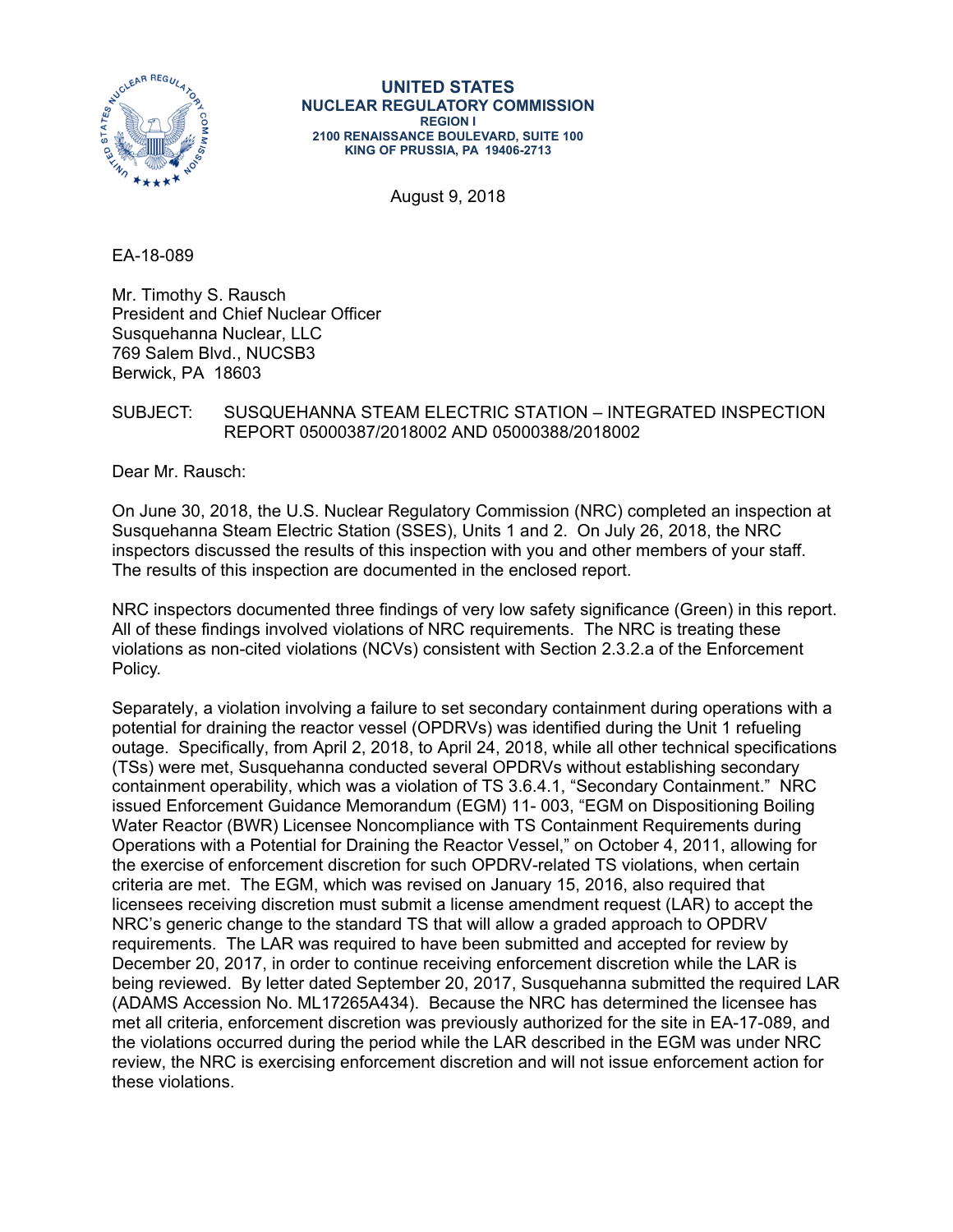If you contest the violations or significance of these NCVs, you should provide a response within 30 days of the date of this inspection report, with the basis for your denial, to the U.S. Nuclear Regulatory Commission, ATTN: Document Control Desk, Washington, DC 20555-0001; with copies to the Regional Administrator, Region I; the Director, Office of Enforcement; and the NRC Resident Inspector at SSES. In addition, if you disagree with a cross-cutting aspect assignment or a finding not associated with a regulatory requirement in this report, you should provide a response within 30 days of the date of this inspection report, with the basis for your disagreement, to the U. S. Nuclear Regulatory Commission, ATTN: Document Control Desk, Washington, DC, 20555-0001; with copies to the Regional Administrator, Region I, and the NRC Resident Inspector at SSES.

This letter, its enclosure, and your response (if any) will be made available for public inspection and copying at http://www.nrc.gov/reading-rm/adams.html and the NRC Public Document Room in accordance with Title 10 of the *Code of Federal Regulations* (10 CFR), Part 2.390, "Public Inspections, Exemptions, Requests for Withholding."

Sincerely,

# */RA/*

Jonathan E. Greives, Chief Reactor Projects Branch 4 Division of Reactor Projects

Docket Numbers: 50-387 and 50-388 License Numbers: NPF-14 and NPF-22

Enclosure: Inspection Report 05000387/2018002 and 05000388/2018002

cc w/encl: Distribution via ListServ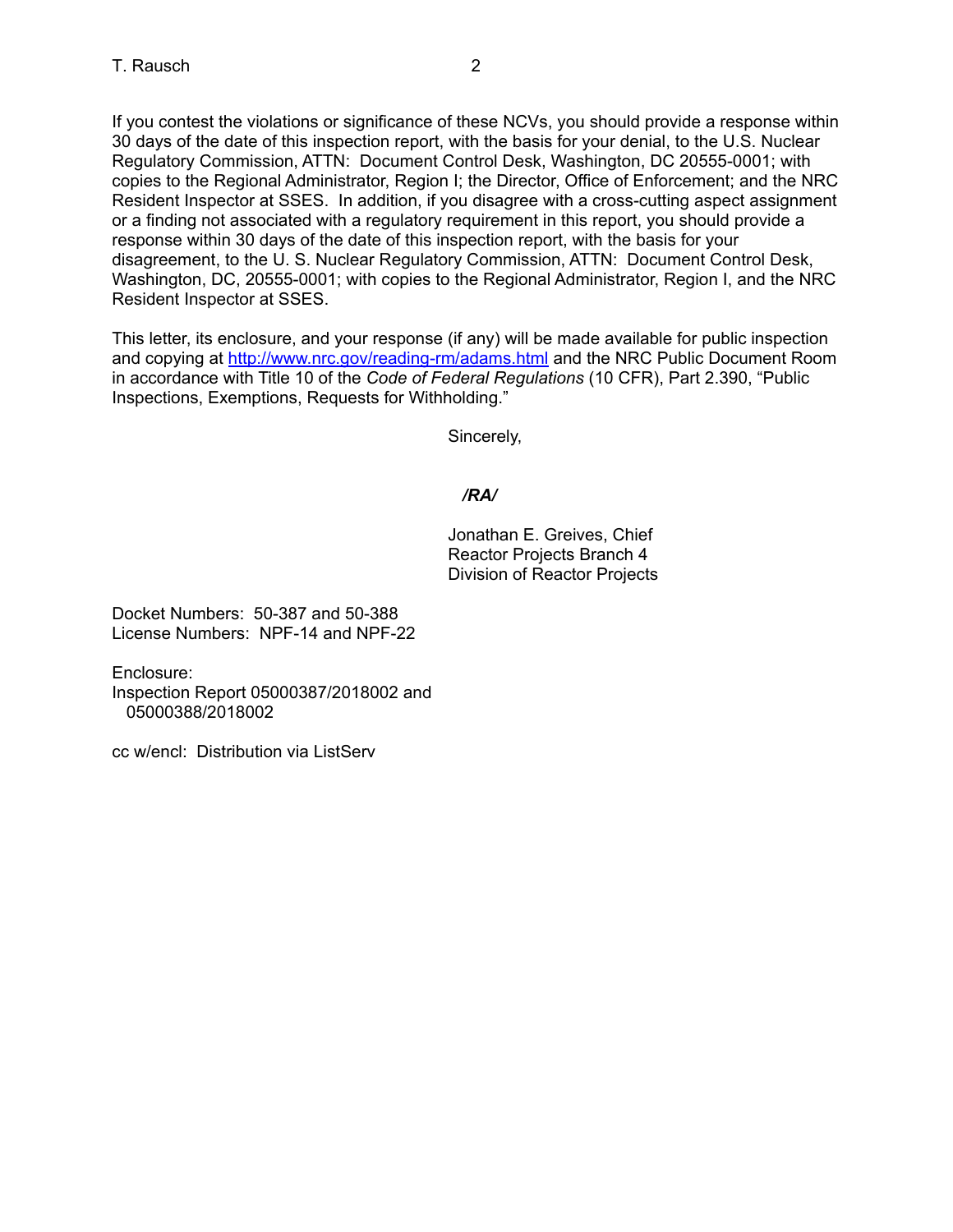## SUBJECT: SUSQUEHANNA STEAM ELECTRIC STATION – INTEGRATED INSPECTION REPORT 05000387/2018002 AND 05000388/2018002 DATED AUGUST 9, 2018

| DISTRIBUTION: (via email)     |                      |
|-------------------------------|----------------------|
| DLew, RA                      | (R1ORAMAIL Resource) |
| <b>JGiessner, DRA</b>         | (R1ORAMAIL Resource) |
| RLorson, DRP                  | (R1ORAMAIL Resource) |
| DPelton, DRP                  | (R1DRPMAIL Resource) |
| JYerokun, DRS                 | (R1DRSMAIL Resource) |
| <b>BWelling, DRS</b>          | (R1DRSMAIL Resource) |
| JGreives, DRP                 |                      |
| SBarber, DRP                  |                      |
| ATurilin, DRP                 |                      |
| DBeacon, DRP                  |                      |
| LMicewski, DRP, SRI           |                      |
| TDaun, DRP, RI                |                      |
| AGould, DRP, AA               |                      |
| JBowen, RI, OEDO              |                      |
| RidsNrrPMSusquehanna Resource |                      |
| RidsNrrDorlLpl1 Resource      |                      |
| <b>ROPreports Resource</b>    |                      |

#### DOCUMENT NAME: G:\DRP\BRANCH4\Inspection Reports\Susquehanna\2018\Q2\2018\_002 final.docx ADAMS ACCESSION NUMBER: **ML18221A500**

| $\triangledown$<br><b>SUNSI Review</b> |                     | ☑<br>Non-Sensitive<br>Sensitive |                 | $\blacktriangledown$ | <b>Publicly Available</b><br>Non-Publicly Available |  |
|----------------------------------------|---------------------|---------------------------------|-----------------|----------------------|-----------------------------------------------------|--|
| <b>OFFICE</b>                          | RI/DRP              | RI/DRP                          | RI/DRP          |                      |                                                     |  |
| <b>NAME</b>                            | LMicewski via email | SBarber                         | <b>JGreives</b> |                      |                                                     |  |
| <b>DATE</b>                            | 8/9/18              | 8/9/18                          | 8/9/18          |                      |                                                     |  |

OFFICIAL RECORD COPY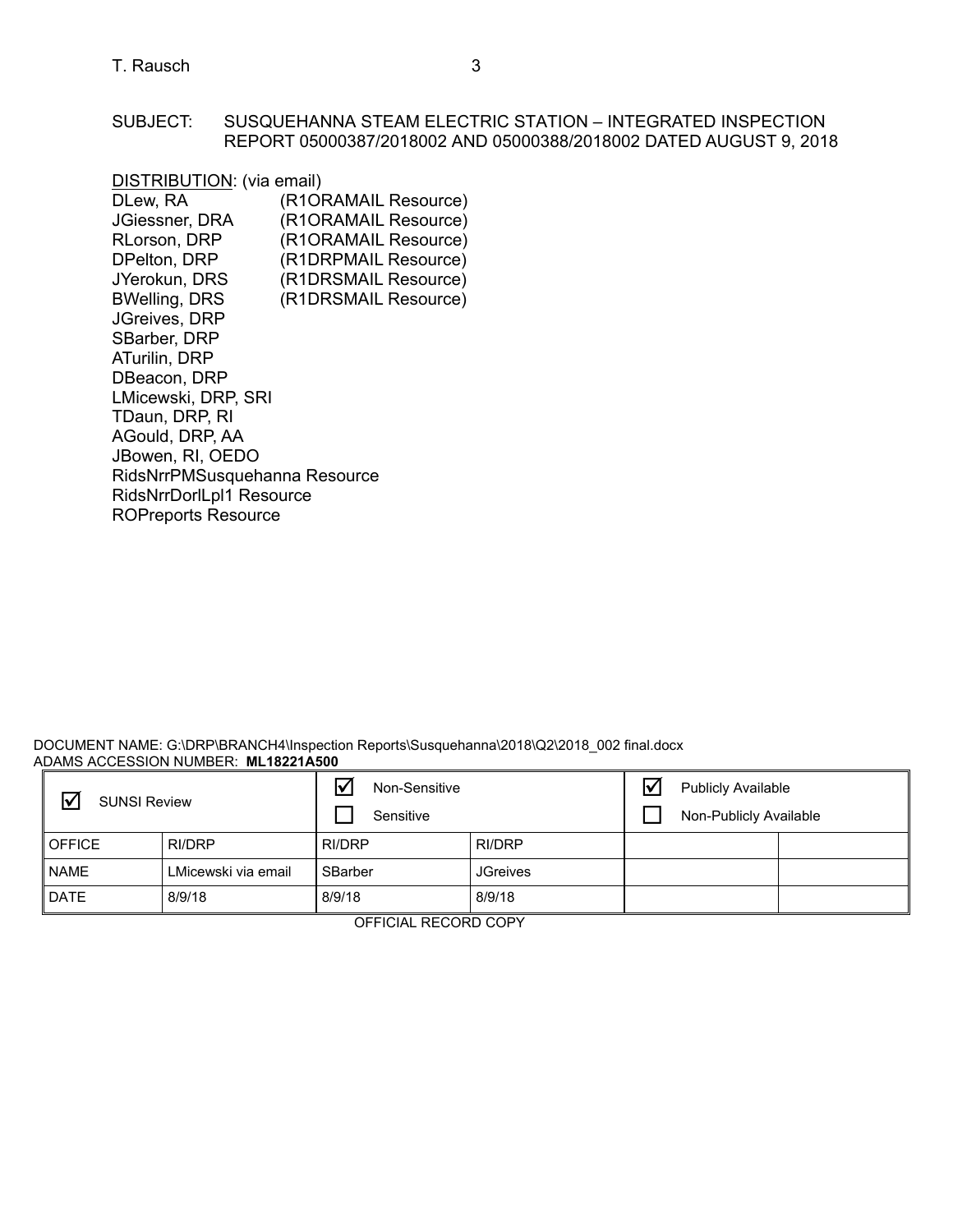# **U.S. NUCLEAR REGULATORY COMMISSION Inspection Report**

| Docket Numbers:                        | 50-387 and 50-388                                                                                                                                                          |
|----------------------------------------|----------------------------------------------------------------------------------------------------------------------------------------------------------------------------|
| License Numbers:                       | NPF-14 and NPF-22                                                                                                                                                          |
| <b>Report Numbers:</b>                 | 05000387/2018002 and 05000388/2018002                                                                                                                                      |
| Enterprise Identifier: I-2018-002-0063 |                                                                                                                                                                            |
| Licensee:                              | Susquehanna Nuclear, LLC (Susquehanna)                                                                                                                                     |
| Facility:                              | Susquehanna Steam Electric Station, Units 1 and 2                                                                                                                          |
| Location:                              | Berwick, Pennsylvania                                                                                                                                                      |
| <b>Inspection Dates:</b>               | April 1, 2018 to June 30, 2018                                                                                                                                             |
| Inspectors:                            | L. Micewski, Senior Resident Inspector<br>T. Daun, Resident Inspector<br>E. Burket, Reactor Inspector<br>J. Furia, Senior Health Physicist<br>A. Turilin, Project Engineer |
| Approved By:                           | Jonathan E. Greives, Chief<br>Reactor Projects Branch 4<br>Division of Reactor Projects                                                                                    |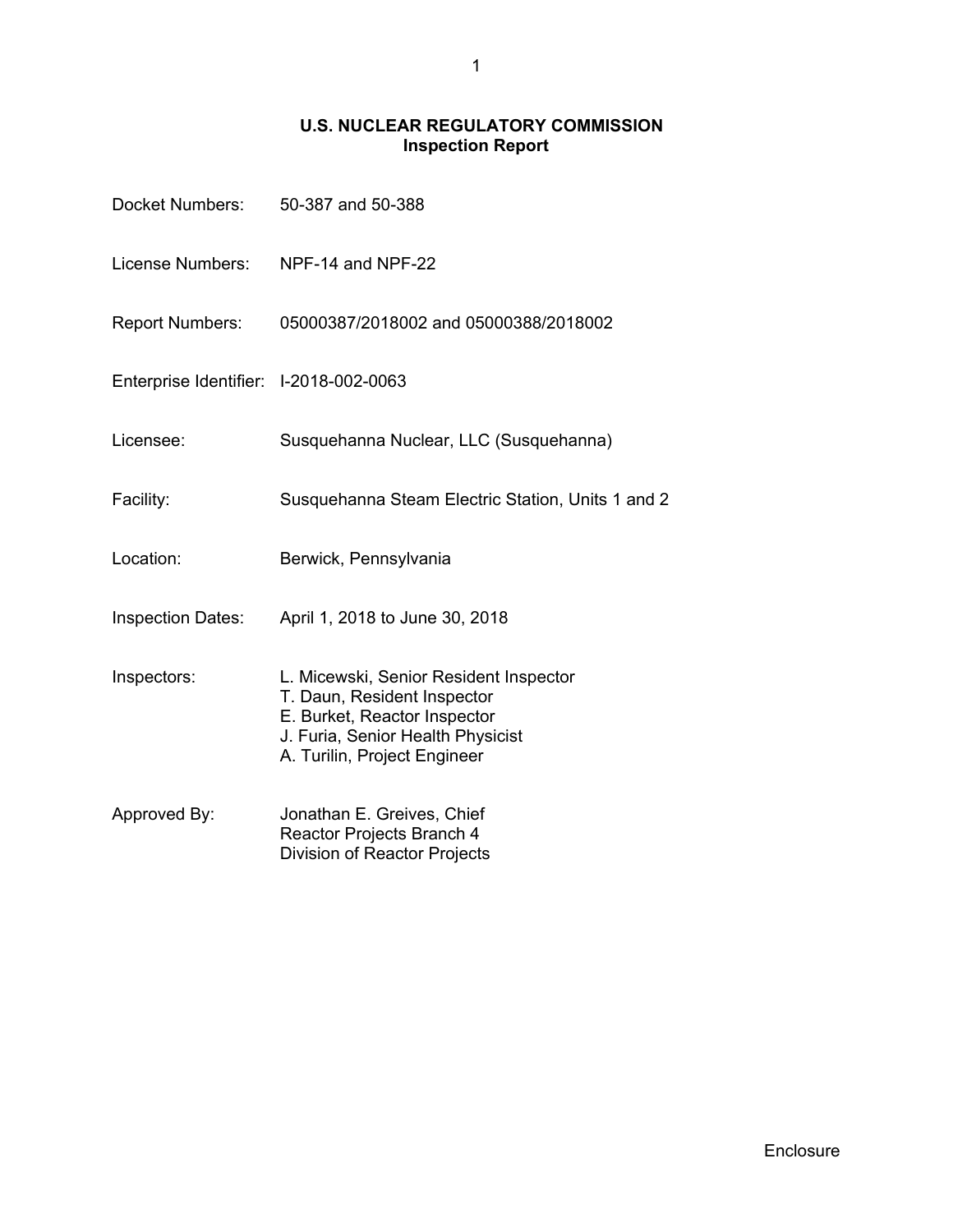## **SUMMARY**

The U.S. Nuclear Regulatory Commission (NRC) continued monitoring Susquehanna's performance at Susquehanna Steam Electric Station, Units 1 and 2 by conducting the baseline inspections described in this report in accordance with the Reactor Oversight Process. The Reactor Oversight Process is the NRC's program for overseeing the safe operation of commercial nuclear power reactors. Refer to

https://www.nrc.gov/reactors/operating/oversight.html for more information. NRC-identified and self-revealing findings, violations, and additional items are summarized in the table below.

## **List of Findings and Violations**

| Control Structure Chiller Inoperability Due to Identified Refrigerant Leaks Not Corrected |                                                                                             |               |          |
|-------------------------------------------------------------------------------------------|---------------------------------------------------------------------------------------------|---------------|----------|
| Cornerstone                                                                               | Significance                                                                                | Cross-Cutting | Report   |
|                                                                                           |                                                                                             | Aspect        | Section  |
| Mitigating                                                                                | <b>GREEN Finding</b>                                                                        | $H.5 - Human$ | 71111.15 |
| Systems                                                                                   | NCV 05000387;388/2018-002-01                                                                | Performance   |          |
|                                                                                           | Closed                                                                                      | Work          |          |
|                                                                                           |                                                                                             | Management    |          |
|                                                                                           | A Croop finding and associated non eited violation (NCV) of Title 10 of the Cade of Eaderal |               |          |

A Green finding and associated non-cited violation (NCV) of Title 10 of the *Code of Federal Regulations* (10 CFR) Part 50, Appendix B, Criterion XVI, "Corrective Action" was selfrevealed when the licensee failed to promptly correct a condition adverse to quality associated with the 'B' control structure chiller which rendered the 'B' control structure chiller inoperable.

| Inadequate Procedure Adherence to Radiation Protection Requirements                                                                                                                                                                                                                                           |                                                            |                                |                   |
|---------------------------------------------------------------------------------------------------------------------------------------------------------------------------------------------------------------------------------------------------------------------------------------------------------------|------------------------------------------------------------|--------------------------------|-------------------|
| Cornerstone                                                                                                                                                                                                                                                                                                   | Significance                                               | Cross-Cutting<br>Aspect        | Report<br>Section |
| Occupational<br><b>Radiation Safety</b>                                                                                                                                                                                                                                                                       | <b>GREEN Finding</b><br>NCV 05000387/2018-002-02<br>Closed | $H.8 - Procedure$<br>Adherence | 71124.01          |
| A Green finding and associated NCV of Technical Specification (TS) 5.7, "High Radiation<br>Area," was self-revealed when two plant workers entered a posted high radiation area, and<br>one worker's electronic dosimeter alarmed on dose rate. The workers had not been briefed<br>for entry into this area. |                                                            |                                |                   |

| Inadequate Justification for Deferral of Corrective Actions for certain Degraded Safety-                                                                                                                              |                                                            |                                                            |         |
|-----------------------------------------------------------------------------------------------------------------------------------------------------------------------------------------------------------------------|------------------------------------------------------------|------------------------------------------------------------|---------|
| <b>Related Components</b>                                                                                                                                                                                             |                                                            |                                                            |         |
| Cornerstone                                                                                                                                                                                                           | Significance                                               | Cross-Cutting                                              | Report  |
|                                                                                                                                                                                                                       |                                                            | Aspect                                                     | Section |
| Mitigating<br>Systems                                                                                                                                                                                                 | <b>GREEN Finding</b><br>NCV 05000387/2018-002-03<br>Closed | $P.3 - Problem$<br><b>Identification</b><br>and Resolution | 71152   |
| The inspectors identified a Green finding and associated NCV of TS 5.4.1, "Procedures,"<br>when the licensee failed to promptly correct numerous operable but nonconforming or<br>degraded safety-related components. |                                                            |                                                            |         |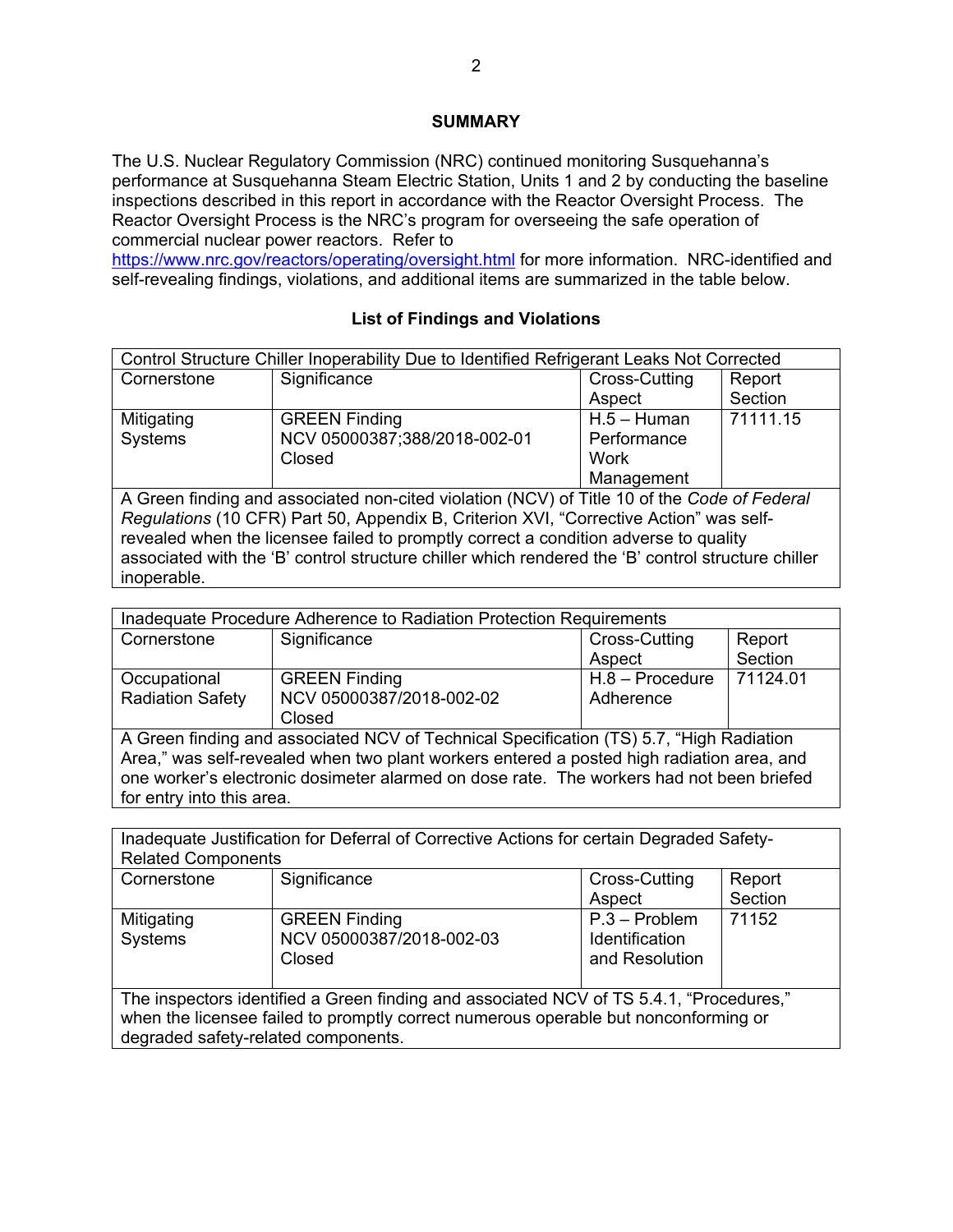# **Additional Tracking Items**

| Type       | Issue number                 | Title                                                                                                                  | Report<br>Section | <b>Status</b> |
|------------|------------------------------|------------------------------------------------------------------------------------------------------------------------|-------------------|---------------|
| <b>LER</b> | 05000388;387/2017-<br>009-00 | <b>Secondary Containment</b><br>Declared Inoperable Due to<br>Trip of Zone II Equipment<br><b>Exhaust Fan</b>          | 71153             | Closed        |
| <b>LER</b> | 05000388;387/2017-<br>009-01 | <b>Secondary Containment</b><br>Declared Inoperable Due to<br>Trip of Zone II Equipment<br><b>Exhaust Fan</b>          | 71153             | Closed        |
| <b>LER</b> | 05000387/2018-001-00         | Implementation of<br><b>Enforcement Guidance</b><br>Memorandum (EGM) 11-003,<br>Revision 3, during Unit 1<br>Refueling | 71153             | Closed        |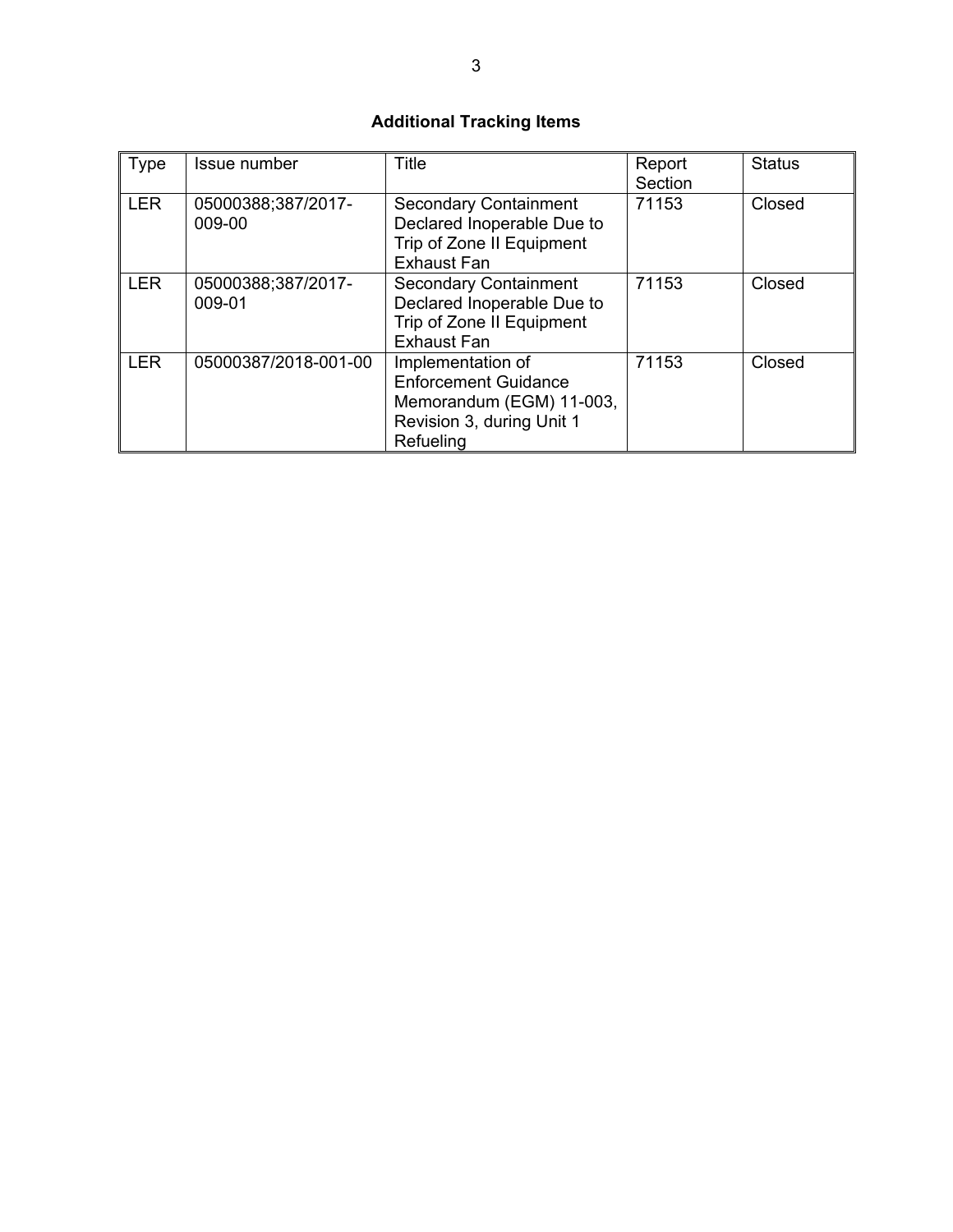# **TABLE OF CONTENTS**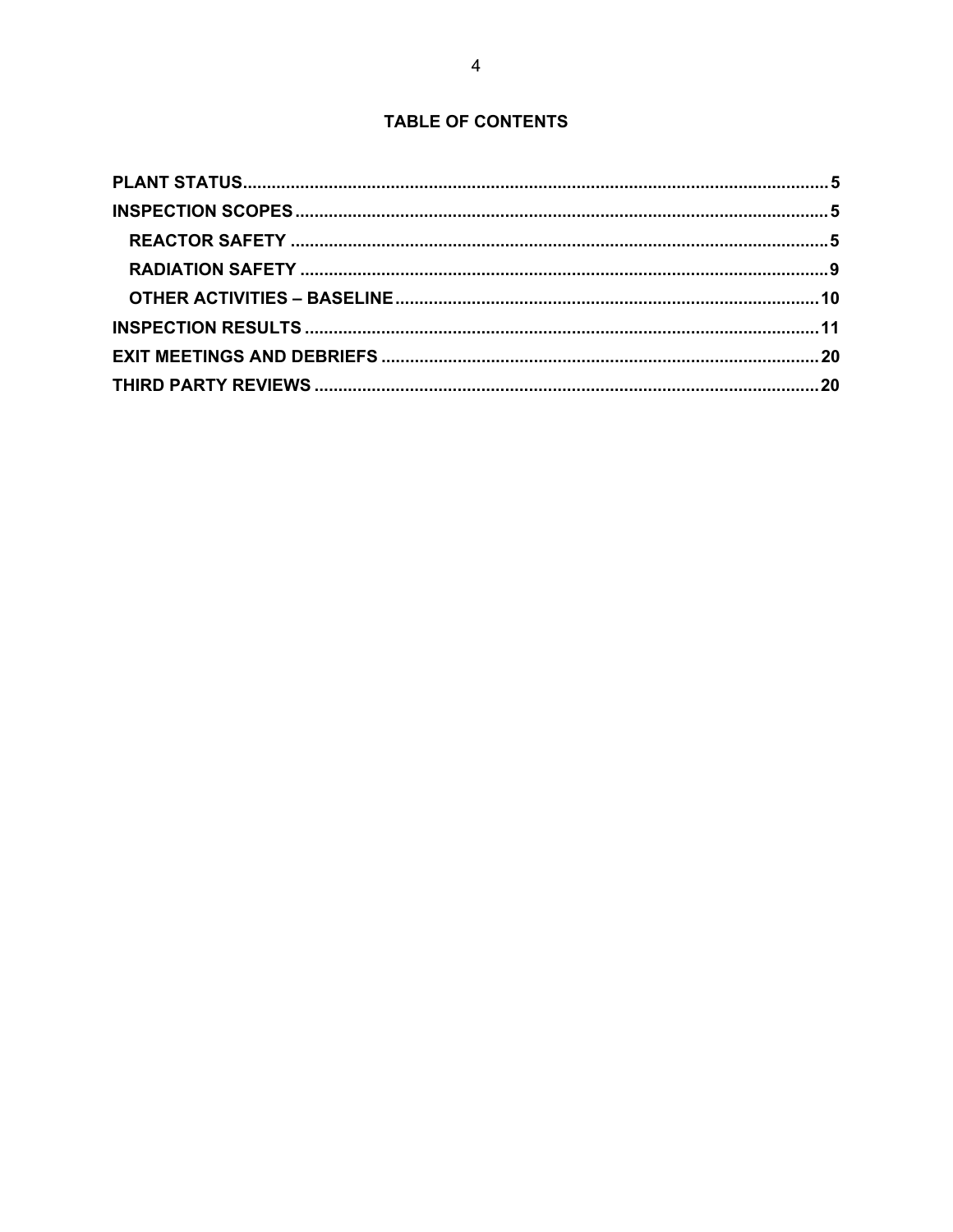## **PLANT STATUS**

Unit 1 began the inspection period shutdown in Mode 4 for a planned refueling outage, and reached Mode 5 later the same day. Following the completion of refueling and maintenance activities, operators commenced a reactor startup on April 30, 2018, and achieved full power on May 10, 2018. On May 11, 2018, operators reduced power to approximately 57 percent to perform a rod pattern adjustment. Full power was achieved again on May 14, 2018. On May 18, 2018, operators reduced power to approximately 59 percent to perform a rod pattern adjustment. On May 20, 2018, power was raised to 96 percent and held for a preconditioning hold. On May 21, 2018, operators reduced power to approximately 73 percent to perform a rod pattern adjustment. On May 22, 2018, power was raised to 98 percent and held for a preconditioning hold. Unit 1 reached 100 percent on June 4, 2018, and remained at or near 100 percent power for the remainder of the inspection period.

Unit 2 began the inspection period at 100 percent power. On May 10, 2018, operators reduced power to approximately 85 percent to perform a rod pattern adjustment and a condenser waterbox cleaning. Operators returned the unit to 100 percent on May 13, 2018, and remained at or near 100 percent power for the remainder of the inspection period.

## **INSPECTION SCOPES**

Inspections were conducted using the appropriate portions of the inspection procedures (IPs) in effect at the beginning of the inspection unless otherwise noted. Currently approved IPs with their attached revision histories are located on the public website at http://www.nrc.gov/readingrm/doc-collections/insp-manual/inspection-procedure/index.html. Samples were declared complete when the IP requirements most appropriate to the inspection activity were met consistent with Inspection Manual Chapter (IMC) 2515, "Light-Water Reactor Inspection Program - Operations Phase." The inspectors performed plant status activities described in IMC 2515, Appendix D, "Plant Status," and conducted routine reviews using IP 71152, "Problem Identification and Resolution." The inspectors reviewed selected procedures and records, observed activities, and interviewed personnel to assess Susquehanna's performance and compliance with Commission rules and regulations, license conditions, site procedures, and standards.

#### **REACTOR SAFETY**

#### 71111.01 - Adverse Weather Protection

#### Summer Readiness (1 Sample)

The inspectors evaluated summer readiness of offsite and alternate AC power systems.

#### 71111.04 - Equipment Alignment

#### Partial Walkdown (5 Samples)

The inspectors evaluated system configurations during partial walkdowns of the following systems/trains:

(1) Unit 1, division 1 residual heat removal (RHR) in service for shutdown cooling during refueling outage on April 1, 2018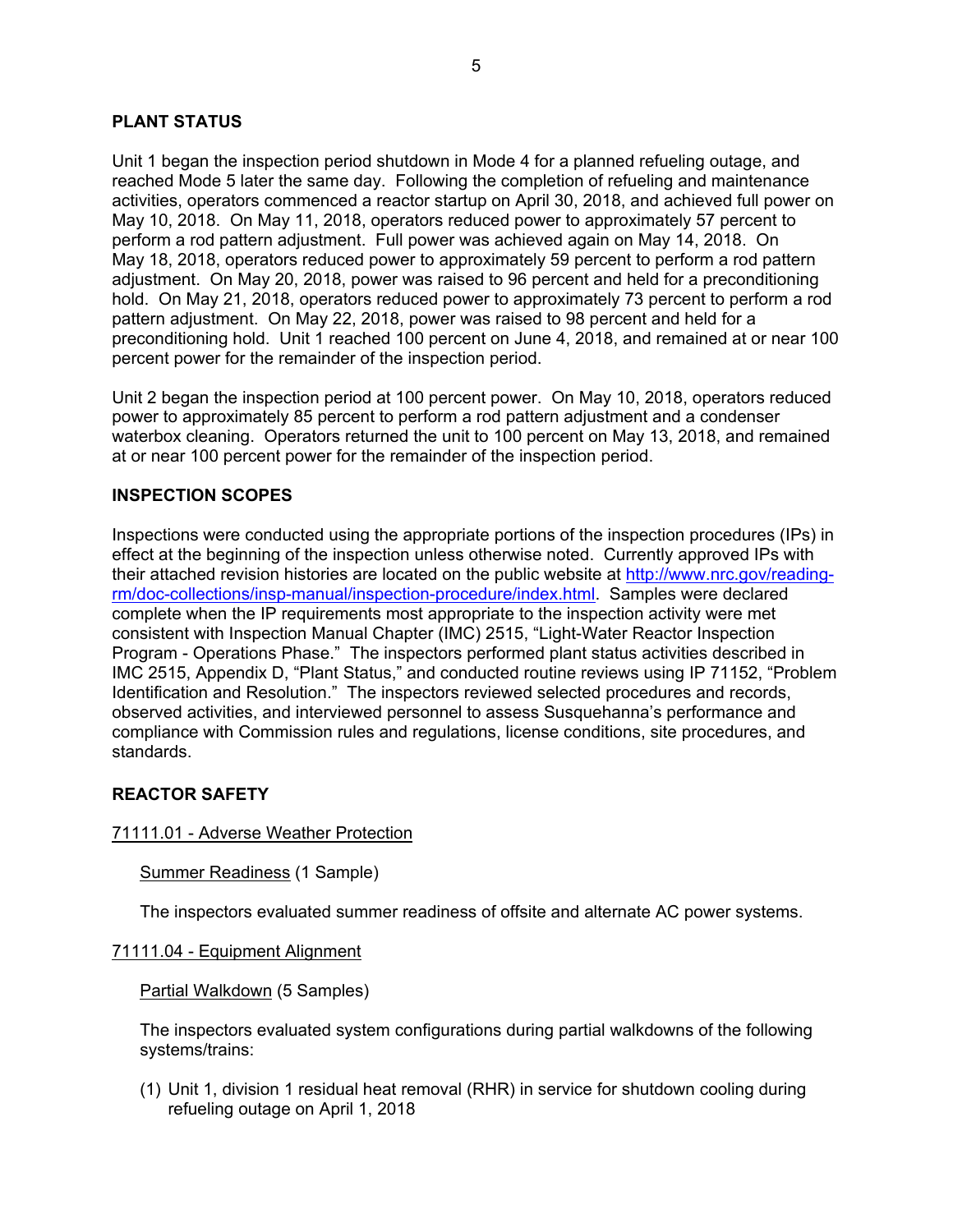- (2) Unit 1, fuel pool cooling while credited for decay heat removal on April 18, 2018
- (3) Unit 2, fuel pool cooling assist on April 18, 2018
- (4) Unit 1, standby liquid control (SBLC) during flow surveillance on June 20, 2018
- (5) Unit Common, 'A' emergency diesel generator (EDG) during 'B' EDG breaker maintenance on June 25, 2018

Complete Walkdown (1 Sample)

The inspectors evaluated system configurations during a complete walkdown of the Unit 1 SBLC system on April 24, 2018.

## 71111.05A/Q - Fire Protection Annual/Quarterly

Quarterly Inspection (5 Samples)

The inspectors evaluated fire protection program implementation in the following selected areas:

- (1) Unit 1, main steam pipeway exhaust fan room (fire zone 1-4G) on April 1, 2018
- (2) Unit Common, main control room (fire zone 0-26H) and technical support center (fire zone 0-26K) on April 3, 2018
- (3) Unit 1 and Unit 2, fuel pool pump and heat exchanger rooms (fire zones 1-5A-N and 2-5A-N) on April 19, 2018
- (4) Unit 1, drywell (fire zone 1-4F) on April 30, 2018
- (5) Unit 1, equipment room (fire zone 1-3C-N,S,W) on May 2, 2018

## 71111.07 - Heat Sink Performance

Heat Sink (1 Sample)

The inspectors evaluated Susquehanna's monitoring and maintenance of Unit 1 RHR heat exchanger performance.

#### 71111.08 – Inservice Inspection Activities (1 Sample)

The inspectors evaluated non-destructive examination and welding activities at Susquehanna Unit 1 by reviewing the following activities and programs from April 9–13, 2018:

- (1) Volumetric Examinations
	- a) Manual Ultrasonic Testing of Reactor Vessel Head Spare Nozzles, N6A and N6B
	- b) Manual Ultrasonic Testing of Reactor Vessel Head Vent and Instrumentation Nozzle, N7
- (2) Surface Examinations
	- a) Penetrant Testing of 'A' Recirculation Pump Integral Attachments, 1P401-HW-1(2)(3) and (4)
- (3) Visual Examinations
	- a) In-vessel Visual Inspection of Jet Pump Components, Top Guide, and Steam Dryer
	- b) General Visual Examination of the Drywell Liner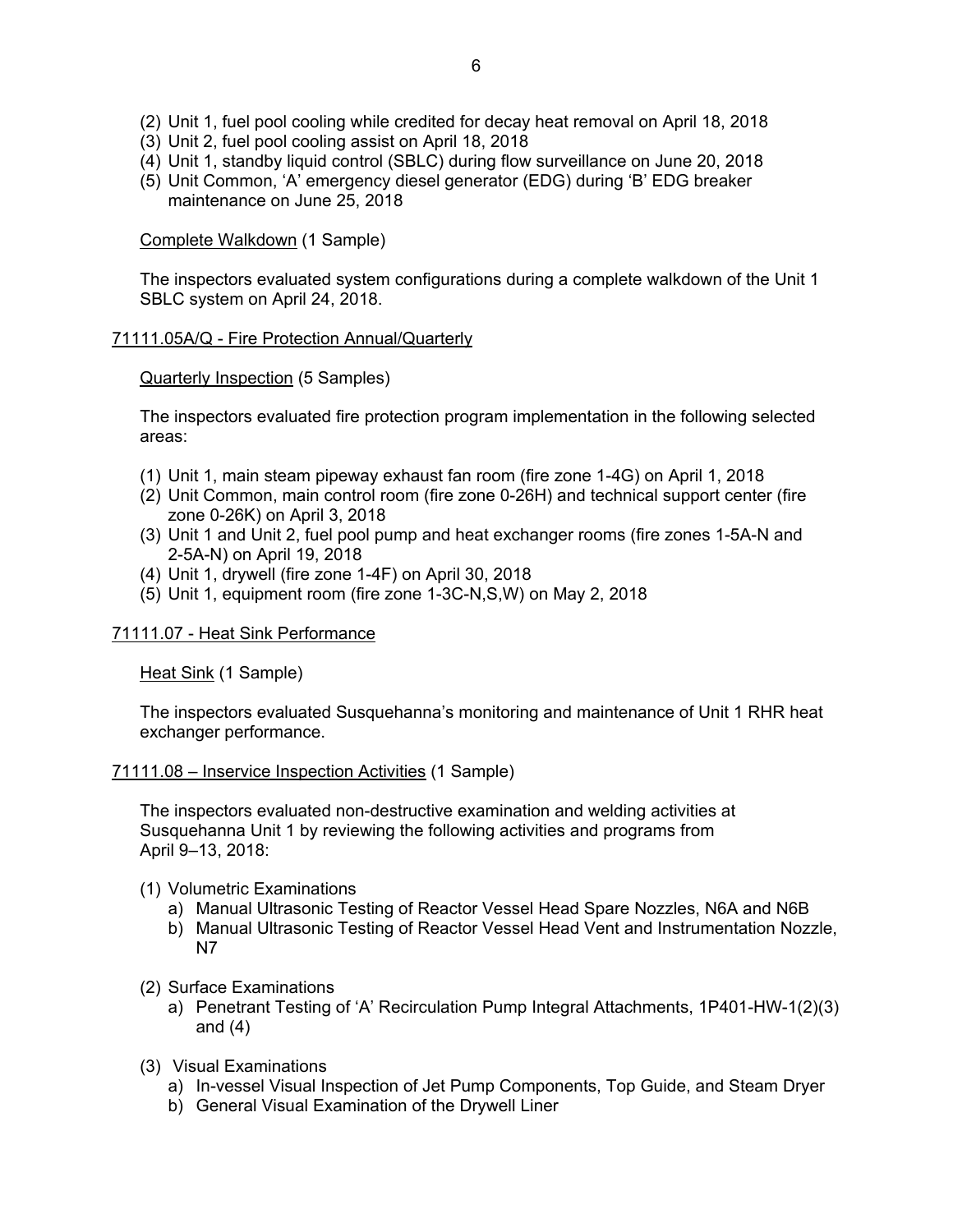(4) The inspectors reviewed the welding activities in completed Work Order 2000208 associated with repair activities for the 'B' reactor recirculation pump seal and cooler.

#### 71111.11 - Licensed Operator Requalification Program and Licensed Operator Performance

## **Operator Requalification (1 Sample)**

The inspectors observed and evaluated licensed operator simulator training on May 21, 2018, which included a loss of the high pressure coolant injection pump due to overspeed, a steam leak in the pressure averaging manifold that caused a slow rise in reactor pressure and power, a loss of all condensate pumps, a loss of coolant accident from bottom drain, and the failure of select components to automatically start as required.

## Operator Performance (1 Sample)

The inspectors observed and evaluated reactor startup activities at Unit 1 on April 30, 2018.

## 71111.12 - Maintenance Effectiveness

## Routine Maintenance Effectiveness (3 Samples)

The inspectors evaluated the effectiveness of routine maintenance activities associated with the following equipment and/or safety significant functions:

- (1) Unit Common, automatic transfer switch (0ATS526) cycling during transfer to alternate source on April 30, 2018
- (2) Unit 1, motor operated valve issues during outage on May 28, 2018
- (3) Unit 1, in-service testing failures of relief valves during the outage on May 29, 2018

## 71111.13 - Maintenance Risk Assessments and Emergent Work Control (7 Samples)

The inspectors evaluated the risk assessments for the following planned and emergent work activities:

- (1) Unit 1, protected equipment for inventory control in accordance with Enforcement Guidance Memorandum (EGM)-11-003 from April 2, 2018 through April 24, 2018
- (2) Unit 1, protected equipment for shutdown cooling using 'D' RHR pump on April 9, 2018
- (3) Unit 2, yellow risk during replacement of 1X220 from April 13, 2018 through April 16, 2018
- (4) Unit 1, shutdown risk on spent fuel pool for decay heat removal on April 18, 2018
- (5) Unit 2, yellow risk during maintenance of 0ATS526 on April 25, 2018
- (6) Unit Common, yellow risk during Loop 'A' emergency service water (ESW) system outage window on May 21, 2018
- (7) Unit 2, yellow risk during reactor pressure vessel level automatic depressurization system permissive during maintenance on June 26, 2018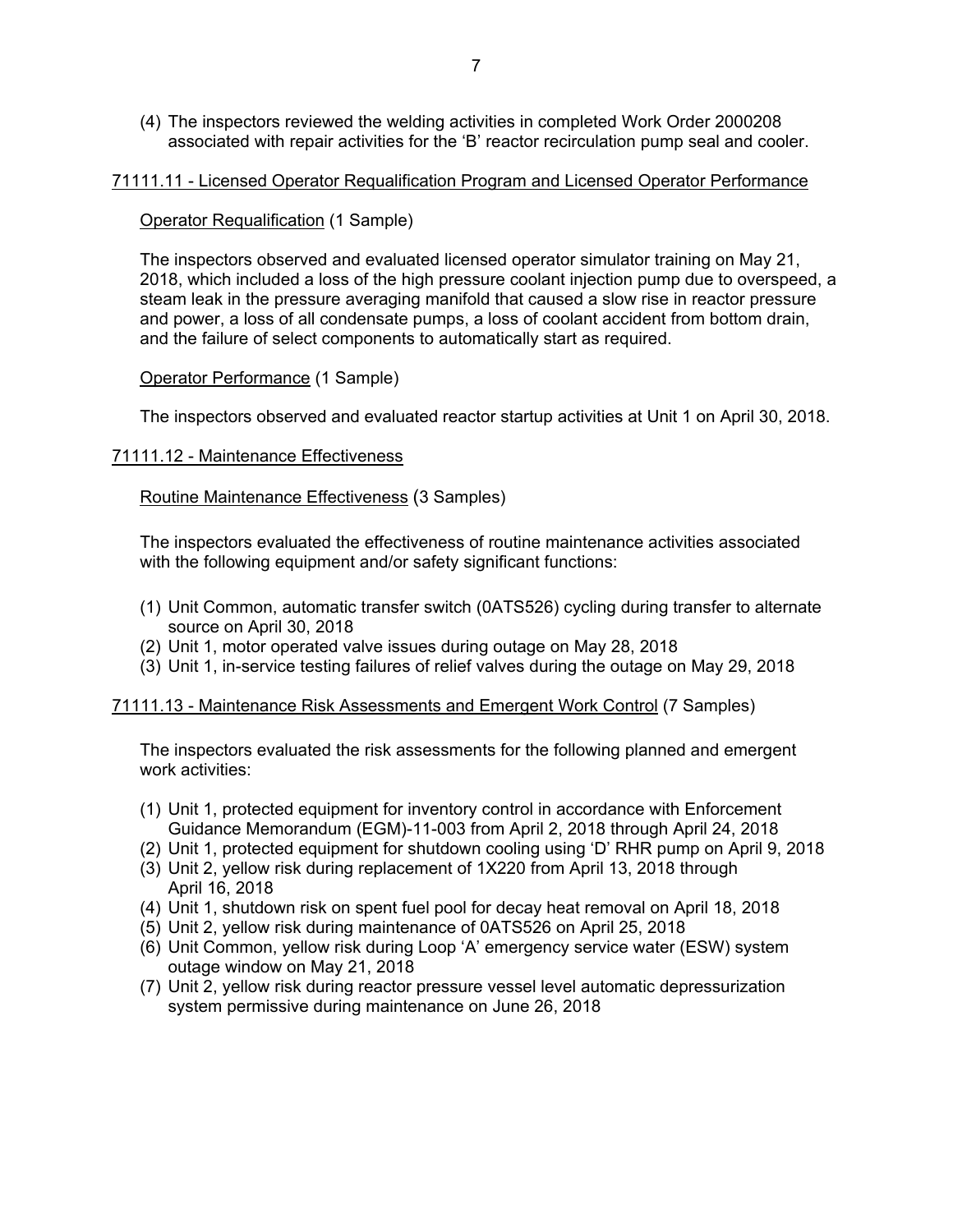## 71111.15 - Operability Determinations and Functionality Assessments (7 Samples)

The inspectors evaluated the following operability determinations and functionality assessments:

- (1) Unit 1, over thrust event on low-pressure coolant injection valve (F015A) on April 12, 2018
- (2) Unit Common, 'B' control structure chiller trip on low refrigerant temp during loss of coolant accident (LOCA)/loss of offsite power (LOOP) test on April 12, 2018
- (3) Unit Common, 'A' EDG did not reach rated voltage during monthly surveillance on May 1, 2018
- (4) Unit Common, 'A' diesel generator overvoltage trip following LOOP/LOCA testing when synchronizing with off-site power on May 3, 2018
- (5) Unit 2, primary containment penetration radiation seals have Kaowool installed on June 14, 2018
- (6) Unit 1, multiple spurious alarms on containment vacuum breaker on June 22, 2018
- (7) Unit Common, 'D' EDG fuel oil day tank level found below technical specification limit on June 25, 2018

#### 71111.18 - Plant Modifications (1 Sample)

The inspectors evaluated the following temporary or permanent modifications:

(1) Unit 1, EC 2169911 to install plates to cap radiation seal in primary containment penetrations on June 15, 2018

#### 71111.19 - Post Maintenance Testing (9 Samples)

The inspectors evaluated post maintenance testing for the following maintenance/repair activities:

- (1) Unit 1, reactor core isolation coolant exhaust vacuum breaker (F063 and F064) post maintenance testing following rebuild on April 18, 2018
- (2) Unit 1, HV148F006 (SBLC Outboard Isolation Valve) following motor-operated valve actuator overhaul and torque switch replacement on April 25, 2018
- (3) Unit 1, low-pressure coolant injection valve F015A following internal inspection on April 29, 2018
- (4) Unit 1, vessel/leak check prior to start-up on April 29, 2018
- (5) Unit 1, 'D' main steam isolation valve following seat work on May 3, 2018
- (6) Unit 1, drywell spray inboard isolation valve following motor replacement on May 6, 2018
- (7) Unit 1, 1A reactor recirculation pump after replacement on May 22, 2018
- (8) Unit Common, division 1 ESW following maintenance outage window on May 23, 2018
- (9) Unit 1, 'D' RHR following pump replacement 1P202D on June 4, 2018

#### 71111.20 - Refueling and Other Outage Activities (1 Sample)

The inspectors evaluated Unit 1 Refueling Outage 20 activities from April 1, 2018, to April 30, 2018.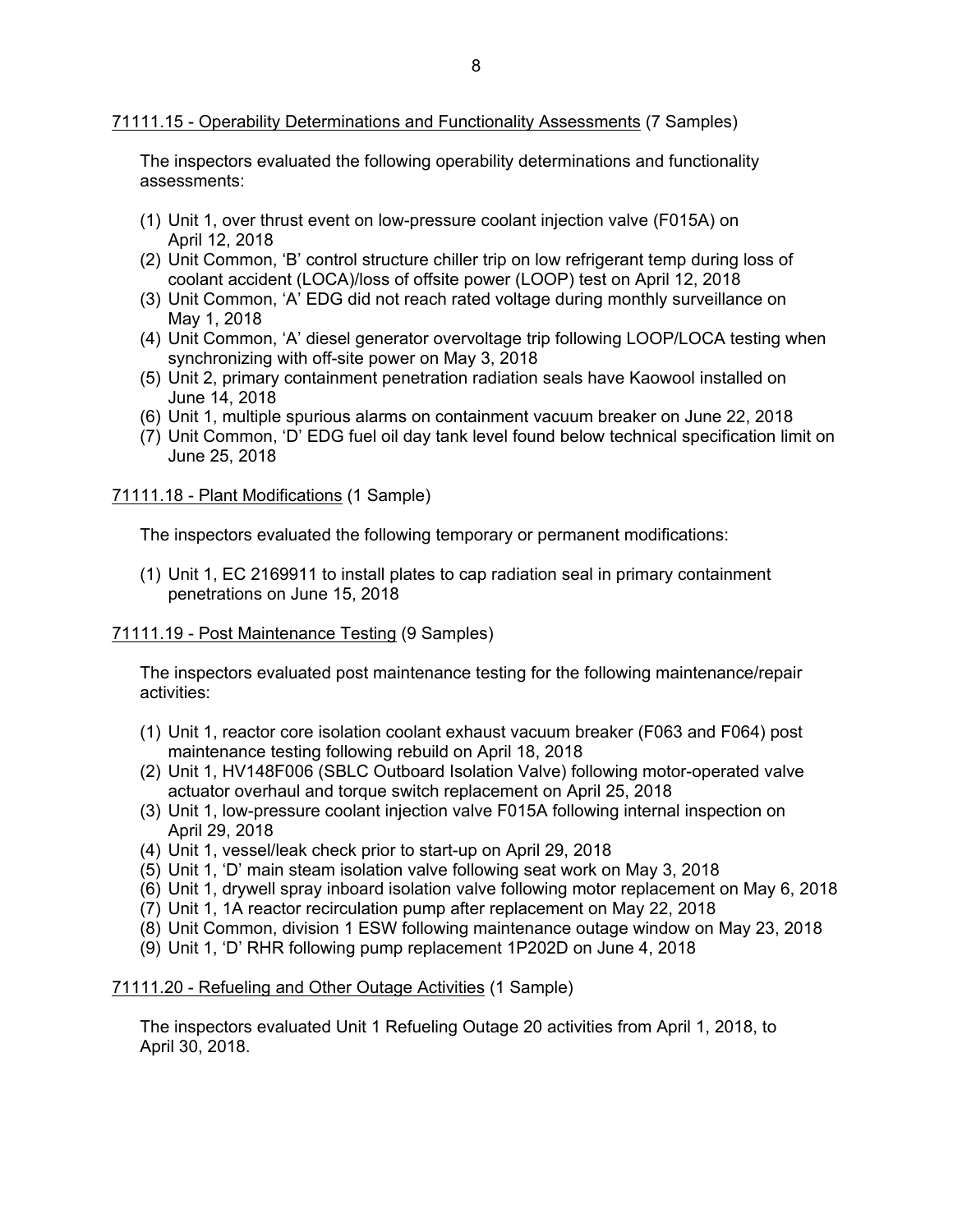#### 71111.22 - Surveillance Testing

The inspectors evaluated the following surveillance tests:

Routine (5 Samples)

- (1) Unit 1, 1D630 battery discharge test on April 11, 2018
- (2) Unit 1, division 2 LOCA/LOOP test on April 12, 2018
- (3) Unit 1, 24 month SBLC operability (B Loop) SO-153-003B on April 26, 2018
- (4) Unit 1, 24-month engineered safeguard system auxiliary bus 1A 93% degraded grid voltage timer reselect test on May 22, 2018
- (5) Unit 2, quarterly functional test of reactor vessel water level (low low) level 3 (automatic depressurization system permissive) on June 26, 2018

Inservice (2 Samples)

- (1) Unit 1, high pressure coolant injection flow verification on May 2, 2018
- (2) Unit 1, excess flow check valve testing on May 4, 2018

Containment Isolation Valve (1 Sample)

(1) Unit 1, SE-159-044 on April 16, 2018

## **RADIATION SAFETY**

#### 71124.01 - Radiological Hazard Assessment and Exposure Controls

Radiological Hazard Assessment (1 Sample)

The inspectors conducted independent radiation measurements during walkdowns of the facility and reviewed the radiological survey program, air sampling and analysis, continuous air monitor use, recent plant radiation surveys for radiological work activities, and any changes to plant operations since the last inspection to verify survey adequacy of any new radiological hazards for onsite workers or members of the public.

Instructions to Workers (1 Sample)

The inspectors reviewed high radiation area work permit controls and use, and observed containers of radioactive materials and assessed whether the containers were labeled and controlled in accordance with requirements.

The inspectors reviewed several occurrences where a worker's electronic personal dosimeter alarmed. The inspectors verified follow-up investigations of actual radiological conditions for unexpected radiological hazards were performed.

#### Radiological Hazards Control and Work Coverage (1 Sample)

The inspectors evaluated in-plant radiological conditions and performed independent radiation measurements during facility walkdowns and observation of radiological work activities. The inspectors examined the physical controls for selected high radiation areas,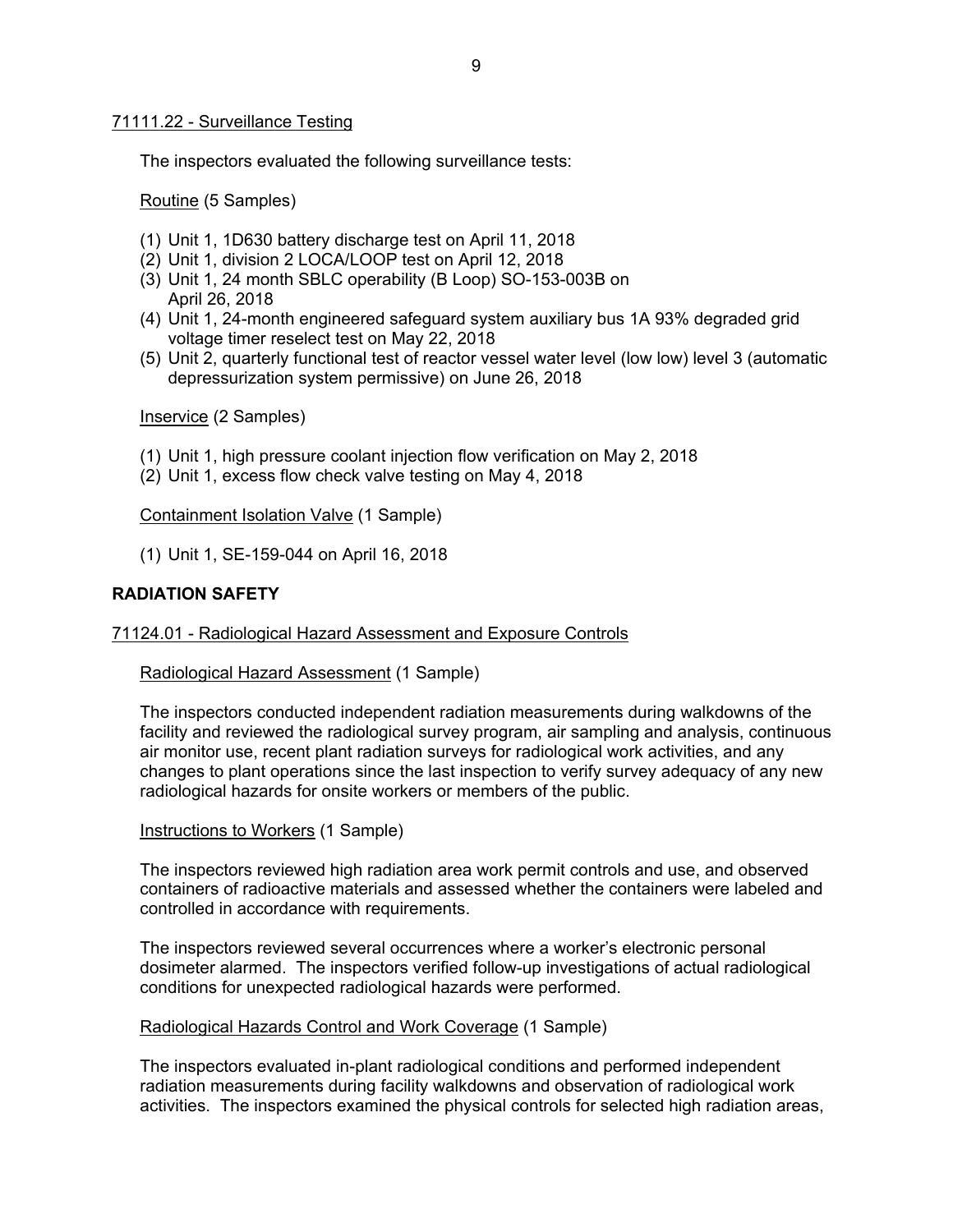locked high radiation areas, and very high radiation areas to verify conformance with the occupational performance indicator.

## Contamination and Radioactive Material Control (1 Sample)

The inspectors observed the monitoring of potentially contaminated material leaving the radiological controlled area and inspected the methods and radiation monitoring instrumentation used for control, survey, and release of that material.

## 71124.02 - Occupational As Low As Reasonably Achievable (ALARA) Planning and Controls

## Implementation of ALARA and Radiological Work Control (1 sample)

The inspectors reviewed radiological work controls and ALARA practices during the observation of in-plant work activities. The inspectors verified use of shielding, contamination controls, airborne controls, radiation work permit controls, and other work controls were consistent with ALARA plans and that work-in-progress reviews were performed in a timely manner.

## Radiation Worker Performance (1 sample)

The inspectors observed radiation worker and radiation protection technician performance during radiological work to evaluate worker ALARA performance according to specified work controls and procedures. Workers were interviewed to assess their knowledge and awareness of planned and/or implemented radiological and ALARA work controls.

## **OTHER ACTIVITIES – BASELINE**

#### 71151 - Performance Indicator Verification

The inspectors verified Susquehanna's performance indicator submittals listed below (4 Samples)

- (1) Unit 1 and Unit 2, reactor coolant system specific activity from April 1, 2017, to March 31, 2018
- (2) Unit 1 and Unit 2, reactor coolant system leak rate from April 1, 2017, to March 31, 2018

#### 71152 - Problem Identification and Resolution

Semiannual Trend Review (1 Sample)

The inspectors reviewed Susquehanna's corrective action program (CAP) for trends that might be indicative of a more significant safety issue.

Annual Follow-up of Selected Issues (1 Sample)

The inspectors reviewed the Susquehanna's implementation of its CAP related to the following issue:

(1) High and locked high radiation area control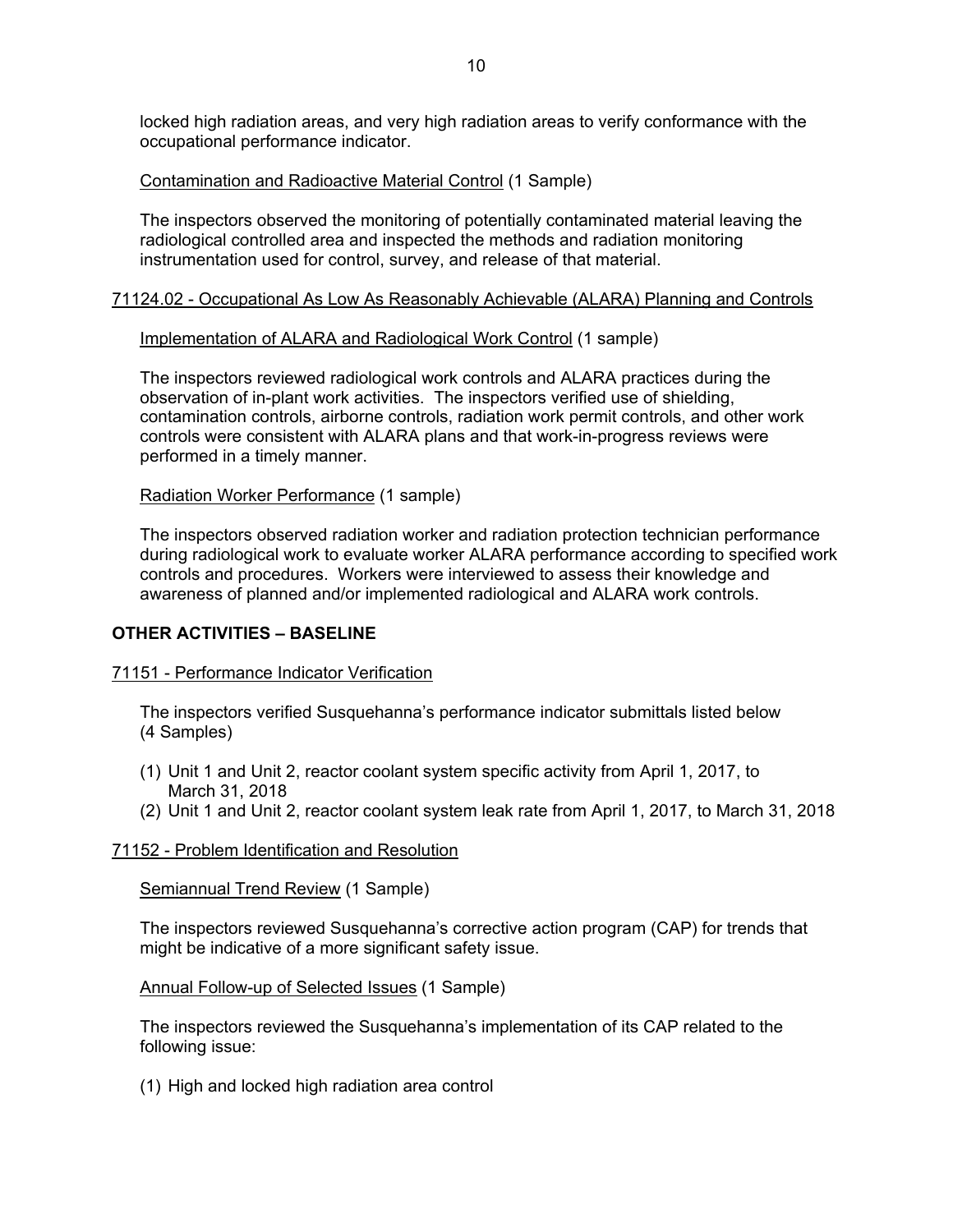## 71153 - Follow-up of Events and Notices of Enforcement Discretion

Licensee Event Reports (3 Samples)

The inspectors evaluated the following licensee event reports (LERs):

- (1) LER 05000388;387/2017-009-00, Secondary Containment Declared Inoperable Due to Trip of Zone II Equipment Exhaust Fan (ADAMS Accession No. ML17319A056). The inspectors determined that it was not reasonable to foresee or correct the cause discussed in the LER, and therefore no performance deficiency was identified. The inspectors also concluded that no violation of NRC requirements occurred.
- (2) LER 05000388;387/2017-009-01, Secondary Containment Declared Inoperable Due to Trip of Zone II Equipment Exhaust Fan (ADAMS Accession No. ML18046A861). The inspectors determined that it was not reasonable to foresee or correct the cause discussed in the LER, and therefore no performance deficiency was identified. The inspectors also concluded that no violation of NRC requirements occurred.
- (3) LER 05000387/2018-001-00, Implementation of Enforcement Guidance Memorandum (EGM) 11-003, Revision 3, during Unit 1 Refueling (ADAMS Accession No. ML18144A818). The circumstance surrounding this LER are documented in the Inspection Results section of this report.

## **INSPECTION RESULTS**

| Control Structure Chiller Inoperability Due to Identified Refrigerant Leaks Not Corrected                                                                                                                  |                                                                                                   |               |          |
|------------------------------------------------------------------------------------------------------------------------------------------------------------------------------------------------------------|---------------------------------------------------------------------------------------------------|---------------|----------|
| Cornerstone                                                                                                                                                                                                | Significance                                                                                      | Cross-Cutting | Report   |
|                                                                                                                                                                                                            |                                                                                                   | Aspect        | Section  |
| Mitigating                                                                                                                                                                                                 | <b>GREEN Finding</b>                                                                              | $H.5 - Human$ | 71111.15 |
| Systems                                                                                                                                                                                                    | NCV 05000387;388/2018-002-01                                                                      | Performance   |          |
|                                                                                                                                                                                                            | Closed                                                                                            | Work          |          |
|                                                                                                                                                                                                            |                                                                                                   | Management    |          |
|                                                                                                                                                                                                            | A Green finding and associated NCV of 10 CFR Part 50, Appendix B, Criterion XVI,                  |               |          |
|                                                                                                                                                                                                            | "Corrective Action," was self-revealed when the licensee failed to promptly correct a condition   |               |          |
|                                                                                                                                                                                                            | adverse to quality associated with the 'B' control structure chiller, which rendered the 'B'      |               |          |
| control structure chiller inoperable.                                                                                                                                                                      |                                                                                                   |               |          |
|                                                                                                                                                                                                            | Description: The control structure chilled water system provides chilled water to the cooling     |               |          |
| coils located in the control room, control structure, the computer room, and the Unit 1                                                                                                                    |                                                                                                   |               |          |
|                                                                                                                                                                                                            | emergency switchgear room cooling air handling units. The control structure chillers normally     |               |          |
| transfers heat to the non-safety-related service water system, and during emergency plant                                                                                                                  |                                                                                                   |               |          |
|                                                                                                                                                                                                            | operation heat is transferred to the ESW system.                                                  |               |          |
|                                                                                                                                                                                                            |                                                                                                   |               |          |
| On April 12, 2018, the station was performing required technical surveillance testing to verify                                                                                                            |                                                                                                   |               |          |
| that the appropriate loads tripped and appropriately sequenced back onto the diesel                                                                                                                        |                                                                                                   |               |          |
| generators following a LOOP in combination with a LOCA initiation signal. During this testing,                                                                                                             |                                                                                                   |               |          |
| the 'B' control structure chiller is required to be operating in normal mode prior to the initiation<br>of the test, will load shed during the initiation, and will restart in emergency mode following an |                                                                                                   |               |          |
|                                                                                                                                                                                                            |                                                                                                   |               |          |
|                                                                                                                                                                                                            | appropriate time delay. When the LOOP/LOCA signal was initiated, the 'B' control structure        |               |          |
|                                                                                                                                                                                                            | chiller tripped as expected and restarted in emergency mode after the appropriate time delay.     |               |          |
|                                                                                                                                                                                                            | Seven minutes after the start of the 'B' control structure chiller, it tripped on low refrigerant |               |          |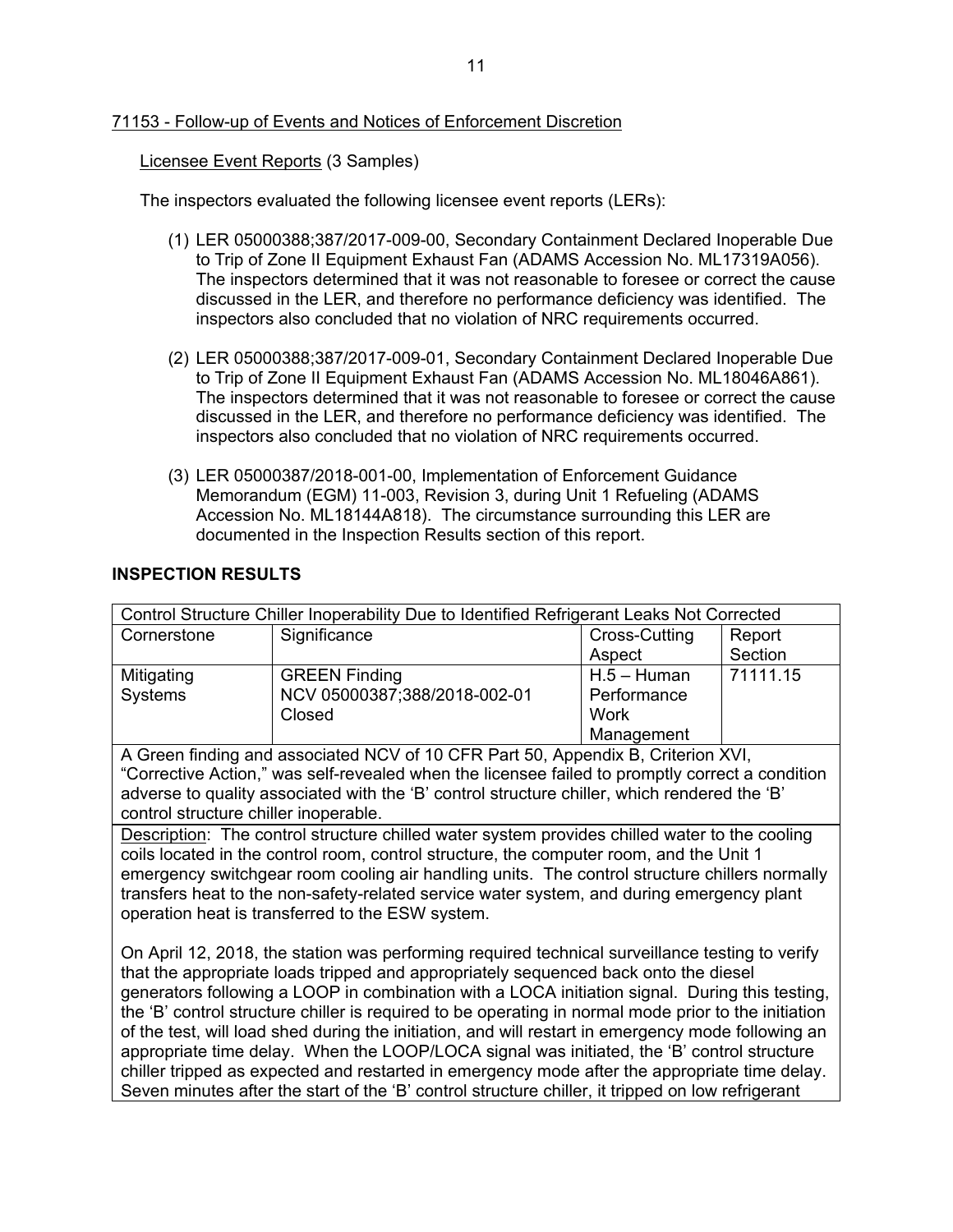temperature. The 'A' control structure chiller automatically started and remained running in normal mode as expected for this test.

Investigation revealed that there was not a sufficient amount of refrigerant in the 'B' control structure chiller. Refrigerant was added and post maintenance testing on the 'B' control structure chiller was successfully performed on April 13, 2018.

A review of the CAP revealed that previous refrigerant leak checks had noted leaks on the chiller that had not been corrected dating back to December 2016. Repairs had been scheduled for the November 2017 work window which was subsequently cancelled. Inspectors reviewed the 24-month comprehensive flow verification for the 'B' control structure chiller which was performed in February 2018 as well as the engineering evaluation performed under AR-2018-08706 and determined that a reasonable justification existed that the 'B' control structure chiller was operable through at least March 12, 2018, and thus, was not inoperable for longer than the allowed outage time for TS 3.7.4 of 30 days.

Corrective Action: Refrigerant was added to the 'B' control structure chiller under Work Order 2168129 and repairs to fix the known leaks are scheduled for August 2018.

Corrective Action References: CR-2018-05832, CR-2018-08440, CR-2017-17906, CR-2017- 07722, CR-2016-28045

Performance Assessment:

Performance Deficiency: Not promptly performing corrective actions for identified leaks associated with the 'B' control structure chiller is a performance deficiency.

Screening: The inspectors determined the performance deficiency was more than minor because it adversely affected the Equipment Performance attribute of the Reactor Safety-Mitigating Systems Cornerstone and adversely effected the capability of systems to respond to initiating events to prevent undesirable consequences.

Significance: The inspectors assessed the significance of the finding using IMC 0609, Appendix A. The inspectors determined that this finding was a deficiency that did not represent an actual loss of function of a single train for greater than the TS allowed outage time. Therefore, the inspectors determined the finding to be of very low safety significance (Green).

Cross-Cutting Aspect: This finding has a cross-cutting aspect of Human Performance - Work Management (H.5), since the organization did not implement a process of planning, controlling, and executing work activities such that nuclear safety is the overriding priority. Specifically, known leaks were identified on the 'B' control structure chiller but were not corrected in a timely manner before the operability of the chiller was challenged. Enforcement:

Violation: 10 CFR Part 50, Appendix B, Criterion XVI requires measures shall be established to assure that conditions adverse to quality, such as failures, malfunctions, deficiencies, deviations, defective material and equipment, and nonconformances are promptly identified and corrected.

Contrary to the above, from December 2016 to present, the licensee had not taken action to repair known refrigerant leaks on the 'B' control structure chiller.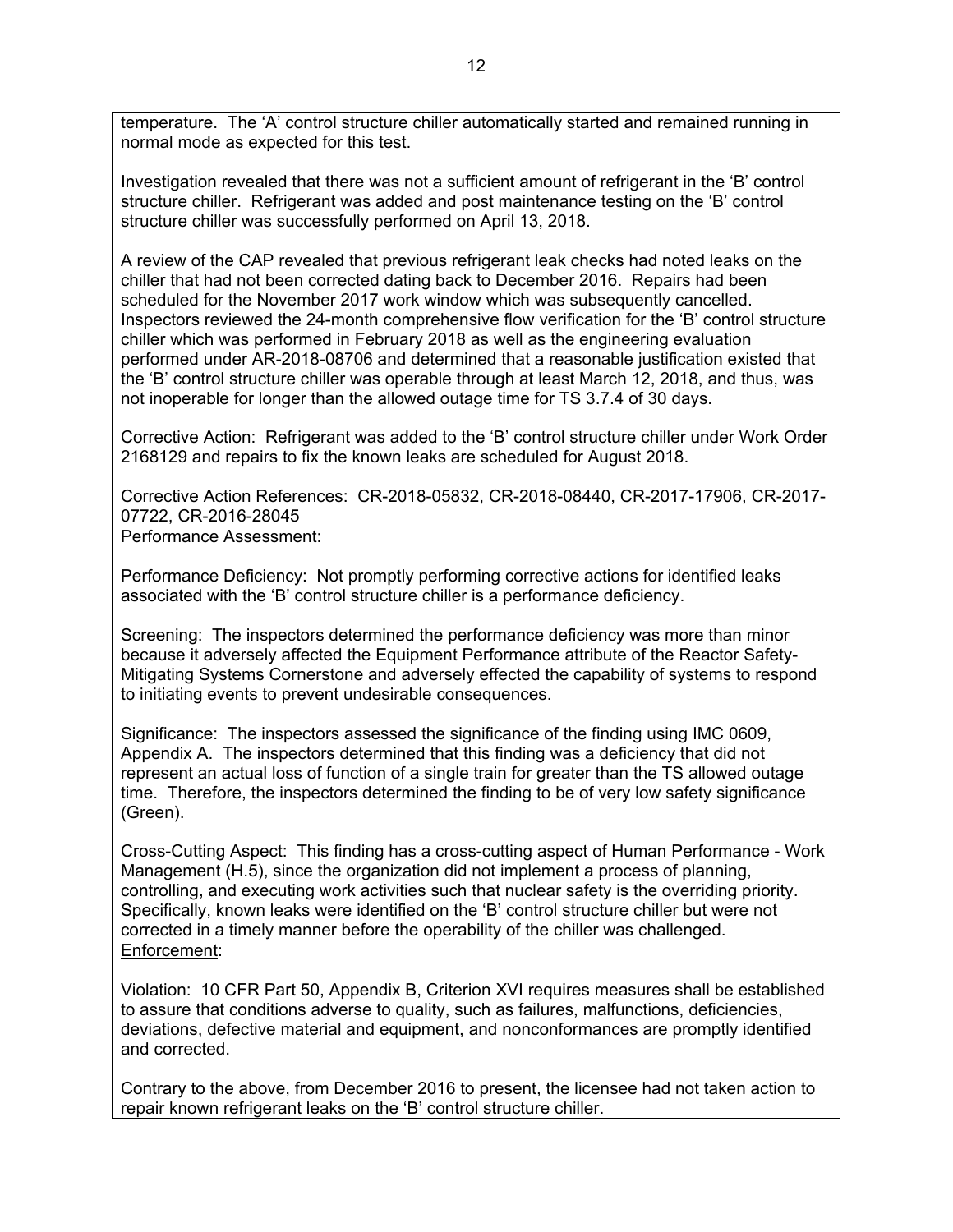Disposition: This violation is being treated as an NCV, consistent with Section 2.3.2 of the Enforcement Policy.

| Inadequate Procedure Adherence to Radiation Protection Requirements |                          |               |          |
|---------------------------------------------------------------------|--------------------------|---------------|----------|
| Cornerstone                                                         | Significance             | Cross-Cutting | Report   |
|                                                                     |                          | Aspect        | Section  |
| Occupational                                                        | <b>GREEN</b>             | $H.8 -$       | 71124.01 |
| <b>Radiation Safety</b>                                             | NCV 05000387/2018-002-02 | Procedure     |          |
|                                                                     | Closed                   | Adherence     |          |

A Green finding and associated NCV of TS 5.7, "High Radiation Area," was self-revealed when two plant workers entered a posted high radiation area and one worker's electronic dosimeter alarmed on dose rate. The workers had not been briefed for entry into this area. Description: On the April 18, 2018, night shift, during the Unit 1 refueling and maintenance outage, five contract workers were tasked with demobilizing an area of the plant where replacement of the 'A' recirculation pump had taken place. Part of the area was inside the Unit 1 drywell, a posted high radiation area with dose rates in excess of 100 millirem per hour (100mR/hr) measured 30 centimeters from the source of radiation. The remaining work area was posted as a radiation area, and was located just outside the drywell equipment hatch. All workers were assigned to work under Radiation Work Permit 2018-1324. Three of the workers would be inside the drywell and were briefed for a high radiation area entry, while the other two would be located just outside the drywell equipment hatch, in the reactor building, and therefore not briefed for a high radiation area entry. These two workers were placed on Radiation Work Permit 2018-1324, Task 1, a non-high radiation area task, with set points of 15 millirem accumulated dose and 35 mR/hr dose rate.

At approximately 2200 hours, all five members of the work crew left their work area on a scheduled break. The two workers outside the drywell had previously been instructed to contact the radiation protection staff for assistance in leaving their work area, as it was not located at a normal egress point. Erroneously, these two workers joined their three coworkers by crossing the high radiation boundary and entering the drywell, then traversing the drywell to the drywell egress point. While walking through the drywell, one of the two outside workers received a dose rate alarm when he walked through a 51.6 mR/hr field.

Corrective Actions: The radiation protection staff responded to the dose rate alarm, debriefed the workers, identified the likely location and source of the radiation field that led to the dose rate alarm, and restricted the workers' access to the radiologically controlled area.

Corrective Action Reference: CR-2018-06304 Performance Assessment:

Performance Deficiency: Unit 1 TS 5.7.1.e requires that workers entering a high radiation area are knowledgeable of the dose rates in their work area. The two workers outside the equipment hatch were not briefed for work inside the drywell, a posted high radiation area.

Screening: The finding was determined to be more than minor based on similarity to Example 6.h in IMC 0612, Appendix E, and it is associated with Human Performance attribute of the Occupational Radiation Safety Cornerstone and affected the cornerstone objective to ensure adequate protection of the worker health and safety from exposure to radiation from radioactive material during routine civilian nuclear reactor operation.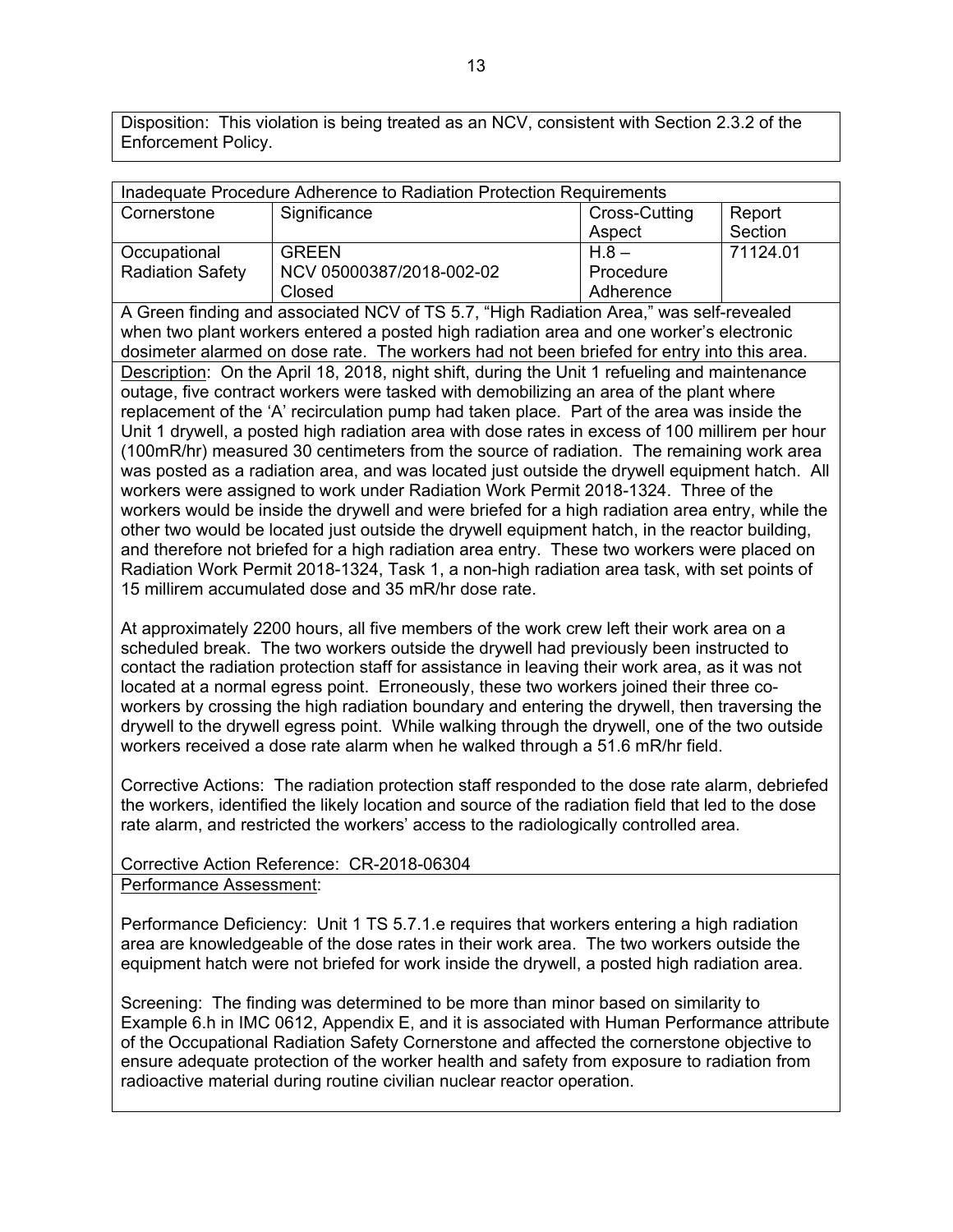Significance: The inspectors assessed the significance of the finding using IMC 0609, Appendix C, "Occupational Radiation Safety SDP," dated August 19, 2008, and determined that the finding was of very low safety significance (Green) because it did not involve: (1) ALARA occupational collective exposure planning and controls, (2) an overexposure, (3) a substantial potential for overexposure, or (4) an impaired ability to assess dose.

Cross-Cutting Aspect: This finding has a cross-cutting aspect of Human Performance - Procedure Adherence, since the individuals did not follow processes, procedures, and work instructions (H.8). Specifically, the workers failed to follow pre-job work instructions for exiting their work area.

#### Enforcement:

Violation: TS 5.7.1.e requires that entry into a high radiation area be authorized only after radiological conditions in the work area have been determined and personnel are briefed on these conditions.

Contrary to the above, on April 18, 2018, two contract workers entered a high radiation area while signed in on Radiation Work Permit 2018-1324, Task 1 that did not authorize entry to a high radiation area and the workers had not been briefed on the radiological conditions in the high radiation area.

Disposition: This violation is being treated as an NCV, consistent with Section 2.3.2 of the Enforcement Policy.

Inadequate Justification for Deferral of Corrective Actions for certain Degraded Safety-

| <b>Related Components</b> |                          |                 |         |
|---------------------------|--------------------------|-----------------|---------|
| Cornerstone               | Significance             | Cross-Cutting   | Report  |
|                           |                          | Aspect          | Section |
| Mitigating                | <b>GREEN Finding</b>     | $P.3 - Problem$ | 71152   |
| Systems                   | NCV 05000387/2018-002-03 | Identification  |         |
|                           | Closed                   | and Resolution  |         |

The inspectors identified a Green finding and associated NCV of TS 5.4.1, "Procedures," when the licensee failed to promptly correct numerous operable but nonconforming or degraded safety-related components

Description: TS 5.4.1, "Procedures," requires that written procedures be implemented for activities listed in Regulatory Guide (RG) 1.33, "Quality Assurance Program Requirements (Operation)," Appendix A, Revision 2. RG 1.33 requires implementing procedures for the control of maintenance, repair, replacement, and modification work. Susquehanna's implementing procedure NDAP-QA-0703, "Operability Determinations and Functionality Assessments," Sections 5.5 and 5.6 state, in part, that actions to restore operable but nonconforming or operable but degraded conditions are "normally expected at the first available opportunity and within the current operating cycle, unless justified and documented otherwise."

The inspectors identified six examples of nonconforming or degraded safety-related components that Susquehanna had failed to promptly correct or provide adequate justification for their deferral beyond the operating cycle as required by NDAP-QA-0703: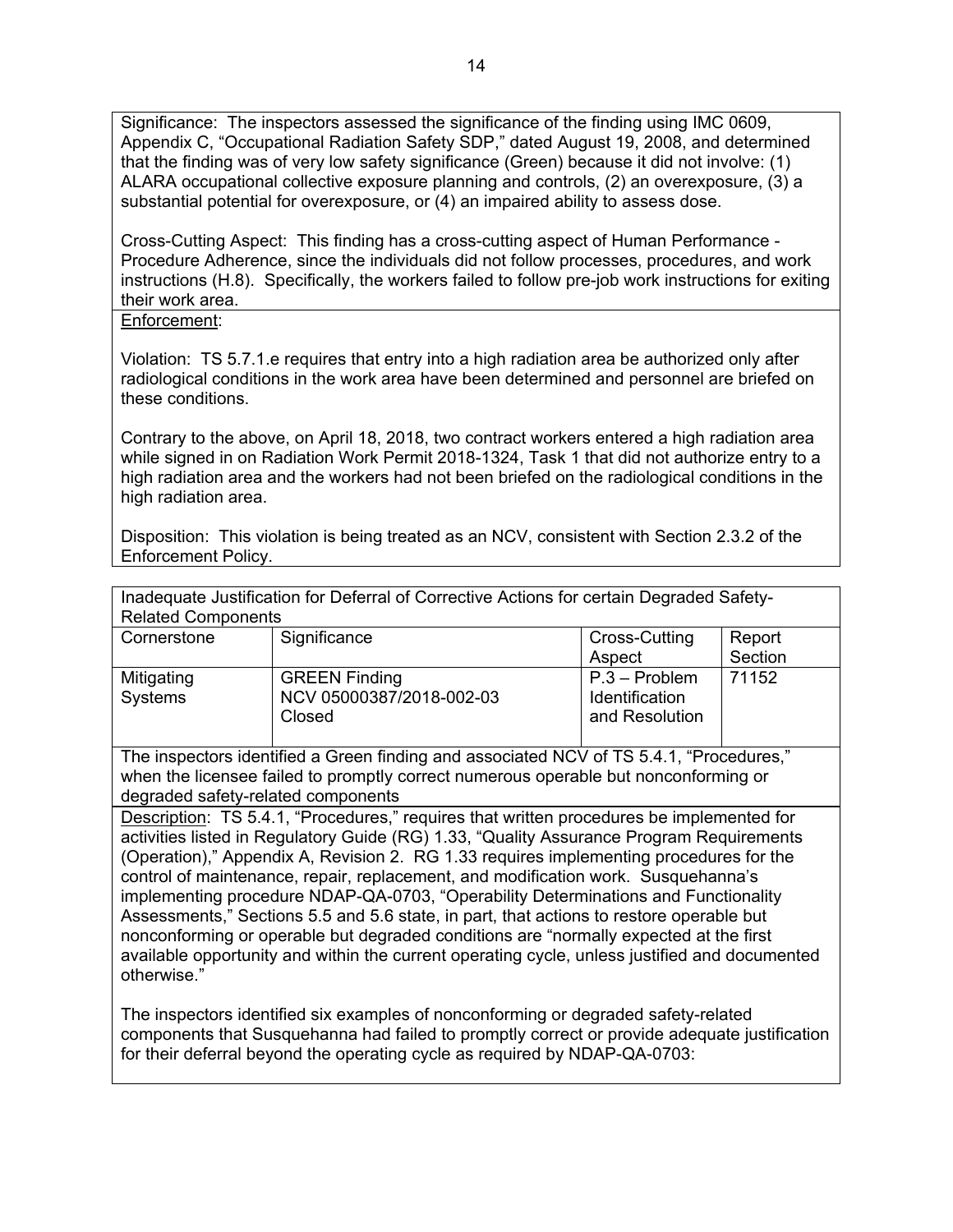1. Safety-related penetration X-56-1-40 located at the Engineered Safeguards Service Water pumphouse which was identified in August 2012 (CR-1606132) as degraded. Justification to extend beyond the current operating cycle, which ended in May 2018, was based on the assessment that piping needed to be excavated to perform the

penetration repairs. No additional justification was provided.

- 2. Safety-related exhaust plenum concrete missile barrier for 'A', 'B', 'C', and 'D' EDGs was identified in August 2012 (CR-1604923) as having major spalling on the underside of the concrete beam. In 2015 (CR-2015-17837), a structural monitoring program inspection identified that the degradation continued to become more severe. In 2016 (CR-2016-18922), it was determined that the repair method could not be implemented as planned due to the continuous degradation of the concrete. In May 2018, inspectors questioned the justification for not correcting the degraded condition in the past operating cycle. While the station had an active adverse condition monitoring plan and had been performing structural inspections as their plan had required, the condition had not been tracked as an operable but degraded condition and thus justification was not documented for its deferral past the operating cycle (CR-2018-07884). No additional justification was provided.
- 3. In September 2015, an operable but degraded condition was identified associated with the dynamic qualification of four 480VAC load centers (CR-2015-24182). While the three load centers on Unit 1 were restored to their full dynamic qualification, the load center on Unit 2 was not prior to the end of the Unit 2 refueling outage in March 2017. The justification for not correcting the operable but degraded condition was that the repairs were rescheduled to align with the next divisional outage in 2019.
- 4. In October 2016, an operable but nonconforming condition was identified when it was discovered that a failure of the non-safety-related reactor core isolation cooling (RCIC) system barometric condenser vacuum pump, vacuum tank, and relief valve would prevent the safety-related RCIC lube oil pump from receiving its design basis cooling water flow and would adversely impact RCIC operation (CR-2016-23615). Corrective actions were developed to replace the non-Q quality relief valve with a Q quality relief valve. The due date assigned to generate the engineering change package has been extended six times from the original due date of November 2017. The justification for extending correcting the condition was that the engineering change has not been completed and the work can be done online. No additional justification was provided.
- 5. In August 2017, an operable but nonconforming condition was identified associated with the safety-related 'A' control structure chiller in that a non-Q quality blank flange was installed on a Q application (CR-2017-14738). The engineering change was completed in October 2017 but was not implemented. The justification for extending correcting the condition was that the work required a chiller outage and that the work can be done online. No additional justification was provided.
- 6. In January 2018, an operable but degraded condition was identified associated with an ASME Section III Class 2 piping support for the Unit 1 Loop 'B' RHR system (CR-2018-01164). The justification documented for not completing the repairs prior to the end of the refueling outage in April 2018 was that a design review and revision to the drawings were required to support the necessary work, and that work can be done online. Upon further questioning by the inspectors, the time frame required for the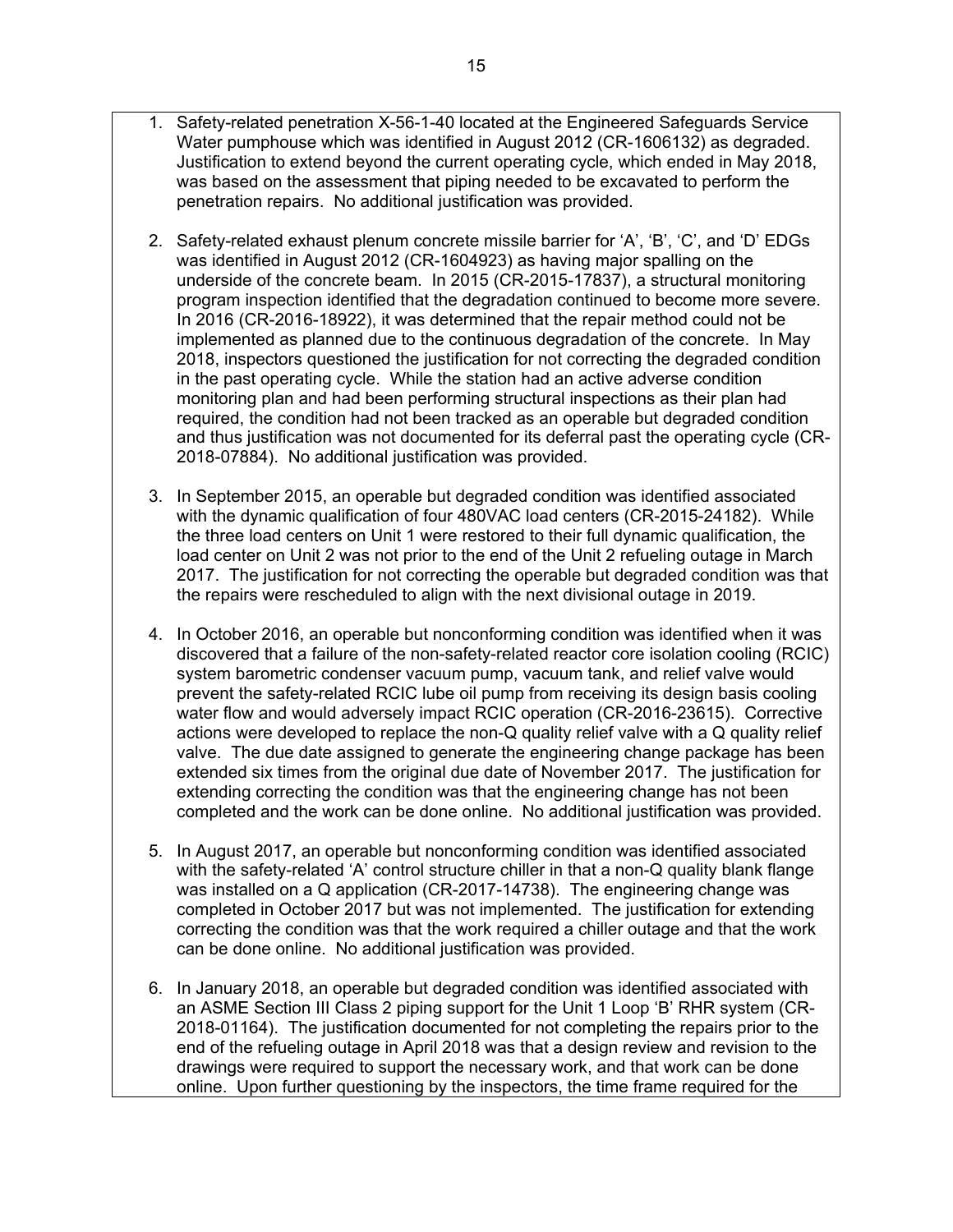design work was deemed reasonable based upon structural modifications that need to be completed.

Corrective Actions: CR-2018-07884, CR-2018-08933

Corrective Action References: CR-1606132, CR-1604923, CR-2015-17837, CR-2015-24182, CR-2016-18922, CR-2016-23615, CR-2018-01164

Performance Assessment:

Performance Deficiency: Not promptly performing corrective actions for operable but degraded or operable but nonconforming conditions at the first available opportunity unless justified and documented is a performance deficiency.

Screening: The inspectors determined the performance deficiency was more than minor because if left uncorrected, it would have the potential to lead to a more significant safety concern. This performance deficiency is also similar to IMC 0612, Appendix E, Example 3.j in that significant programmatic deficiencies were identified with the issue that could lead to worse errors if uncorrected. Specifically inspectors identified numerous examples of inadequate justifications for extending corrective actions associated with degraded or nonconforming conditions. The inspectors determined this indicated a programmatic deficiency with how the station justified extending these actions.

Significance: The inspectors assessed the significance of the finding using IMC 0609, Appendix A. Since in all the identified examples Susquehanna was able to justify continued operability of the system, structure, or component, inspectors determined the finding did not represent an actual loss of function of any of these structures, systems, or components and therefore was of very low safety significance (Green).

Cross-Cutting Aspect: The finding has a cross-cutting aspect of Problem Identification and Resolution – Resolution (P.3) in that the organization did not take effective corrective actions to address issues in a timely manner commensurate with their safety significance. Specifically, numerous conditions adverse to quality were not corrected at the first available opportunity without appropriate justification for their extension beyond the refueling cycle. Enforcement:

Violation: TS 5.4.1, "Procedures," requires that written procedures be implemented for activities listed in RG 1.33, "Quality Assurance Program Requirements (Operation)," Appendix A, Revision 2. RG 1.33 requires implementing procedures for the control of maintenance, repair, replacement, and modification work. Susquehanna's implementing procedure NDAP-QA-0703, "Operability Determinations and Functionality Assessments," Sections 5.5 and 5.6 state, in part, that actions to restore operable but nonconforming or operable but degraded conditions are "normally expected at the first available opportunity and within the current operating cycle, unless justified and documented otherwise."

Contrary to the above, Susquehanna did not adequately implement procedures as required to restore operable but nonconforming or operable but degraded conditions at the first available opportunity and did not appropriately justify and document their extension beyond the current operating cycle.

Disposition: This violation is being treated as an NCV, consistent with Section 2.3.2 of the Enforcement Policy.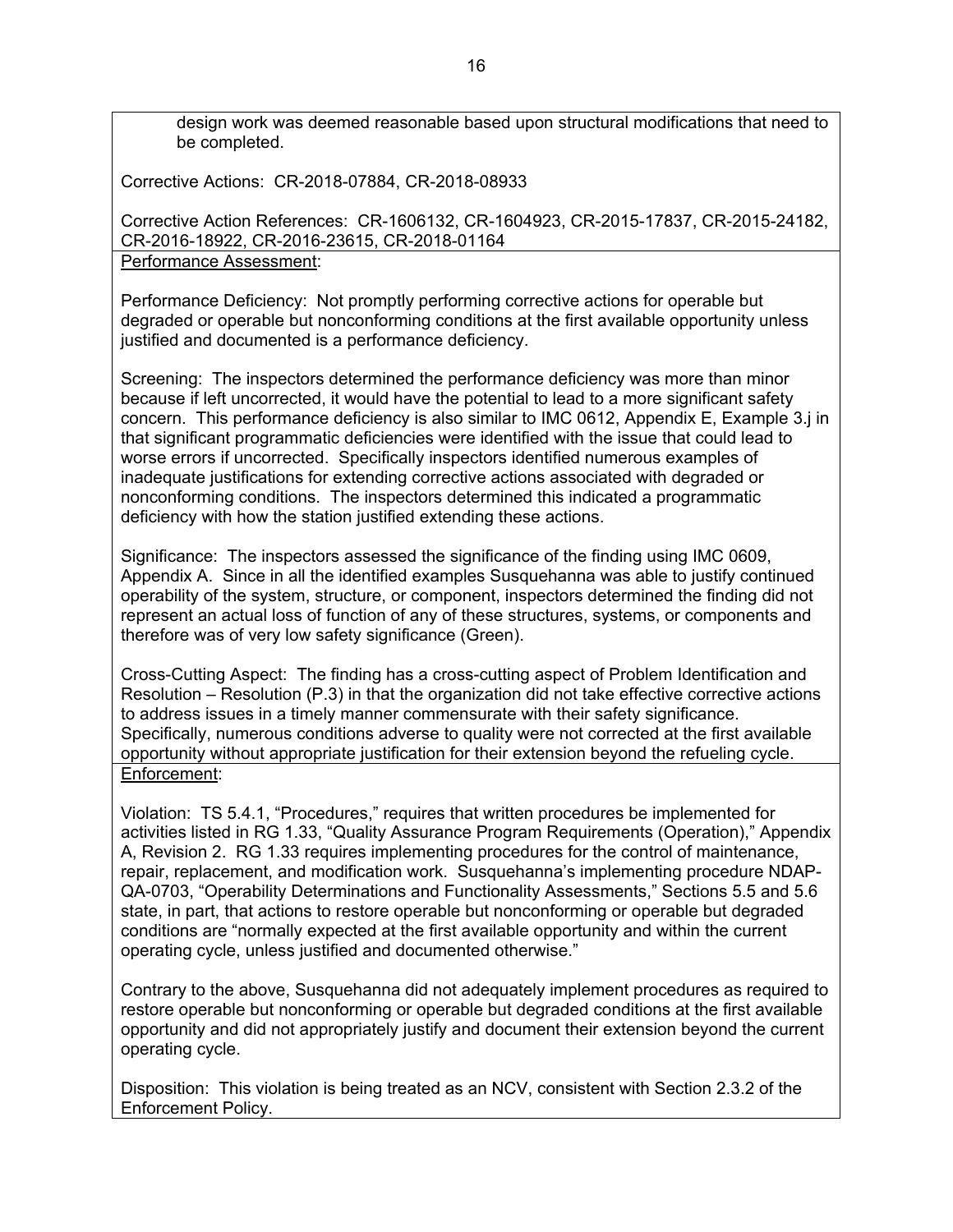Enforcement **Discretion** Enforcement Action (EA)-18-089: EGM on Dispositioning BWR Licensee Noncompliance With TS Containment Requirements During Operations With A Potential For Draining The Reactor Vessel (EGM-11-03) 71153

Description: From April 2 through April 24, 2018, Susquehanna performed OPDRVs without establishing secondary containment integrity. An OPDRV is an activity that could result in the draining or siphoning of the reactor pressure vessel water level below the top of fuel, without crediting the use of mitigating measures to terminate the uncovering of fuel. TS 3.6.4.1, "Secondary Containment," requires that secondary containment be operable, and is applicable during OPDRVs. The required action for this specification if secondary containment is inoperable in this condition of applicability is to initiate actions to suspend OPDRVs immediately. As reported in LER 05000387/2018-001, Susquehanna conducted the following OPDRVs during the period of secondary containment inoperability:

- Recirculation system maintenance and pump replacement;
- Reactor water cleanup system flushes and maintenance;
- RHR system maintenance;
- Hydraulic control unit and control rod drive system maintenance;
- Local power range monitor replacements, including Intermediate Range Monitor 1E Dry Tube replacement;
- Control rod drive mechanism replacements; and
- Core spray instrument line flush.

NRC EGM 11-03, "EGM on Dispositioning BWR Licensee Noncompliance With TS Containment Requirements During Operations With A Potential For Draining The Reactor Vessel," Revision 3, provides, in part, for the exercise of enforcement discretion only if the licensee demonstrates that it has met specific criteria during an OPDRV activity. The inspectors assessed that Susquehanna adequately implemented these criteria.

In accordance with EGM 11-003, in order to continue to receive enforcement discretion, a license amendment request (LAR) must be submitted and accepted for review within 12 months of the NRC staff's publication of the generic change, which occurred on December 20, 2016. The inspectors verified that Susquehanna submitted the required LAR on September 20, 2017 (ADAMS Accession No. ML17265A434), and that it was subsequently accepted by the NRC for review by a letter dated October 16, 2017 (ADAMS Accession No. ML17290A024).

Corrective Action: Susquehanna submitted an LAR to adopt TS Task Force Traveler 542, Reactor Pressure Vessel Water Inventory Control, on September 20, 2017.

Corrective Action Reference: AR-2015-01733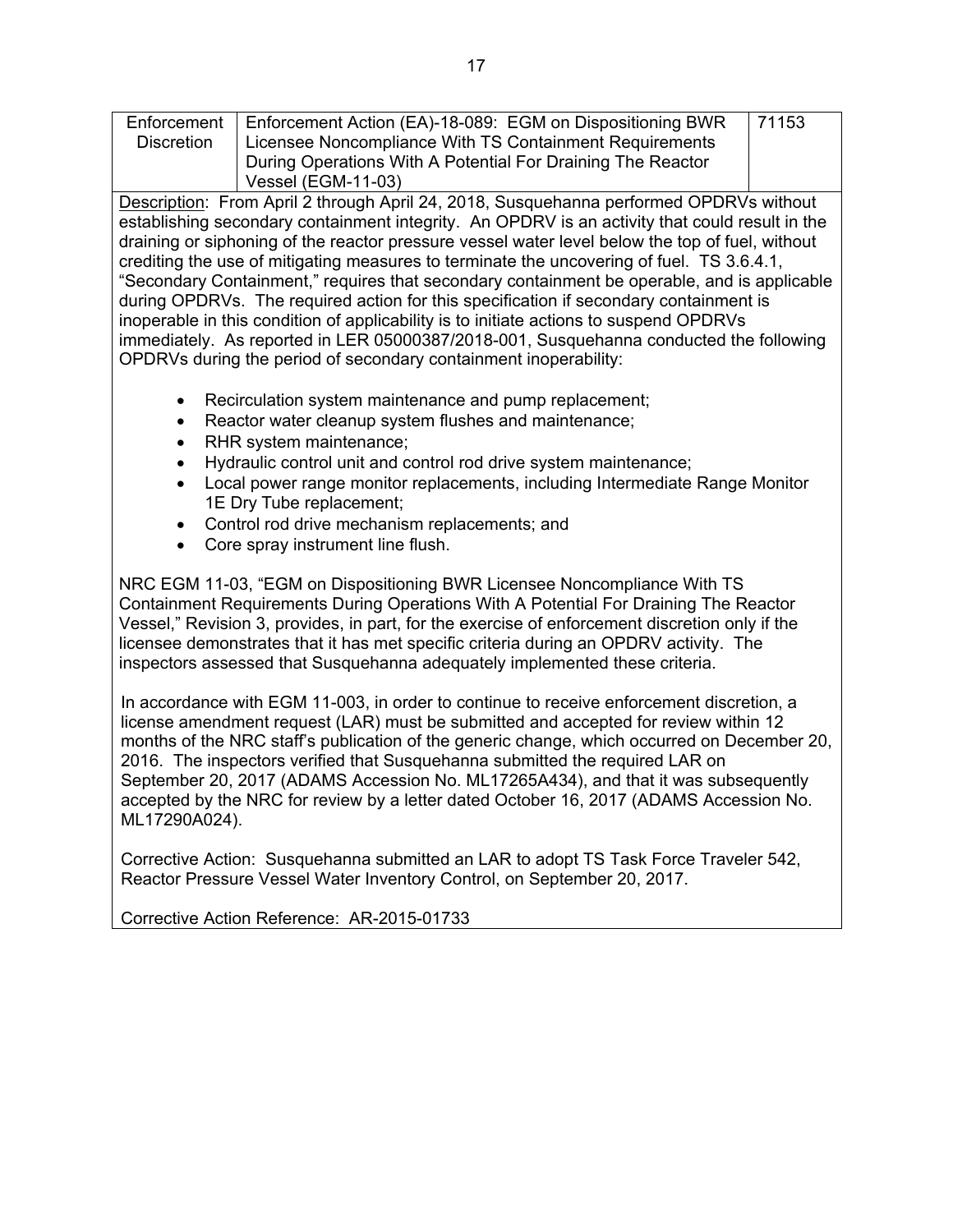Enforcement:

Violation: TS 3.6.4.1, "Secondary Containment," requires that secondary containment be operable, and is applicable during OPDRVs. The required action for this specification if secondary containment is inoperable in this condition of applicability is to initiate actions to suspend OPDRVs immediately. Therefore, failing to maintain secondary containment operability during OPDRVs without initiating actions to suspend the operation was considered a condition prohibited by TSs as defined by 10 CFR 50.73(a)(2)(i)(B).

Contrary to the above, from April 2 through April 24, 2018, Susquehanna performed OPDRVs without establishing secondary containment integrity.

Basis for Discretion: The NRC is exercising enforcement discretion in accordance with Section 3.5, "Violations Involving Special Circumstances," of the NRC Enforcement Policy because all criteria described in EGM 11-003 were met, enforcement discretion was previously authorized by EA-2017-089, and the licensee submitted an LAR on September 20, 2017 which was subsequently accepted by the NRC for review on October 16, 2017, and, therefore, will not issue enforcement action for this violation.

Observations 71152 Semi-Annual Trend Review The inspectors performed a semi-annual review of site issues to identify trends that might indicate the existence of more significant safety concerns. As part of this review, the inspectors included repetitive or closely-related issues documented by Susquehanna in the CAP database, trend reports, site performance indicators, major equipment problem lists, system health reports, maintenance rule assessments, and maintenance or CAP backlogs. The inspectors also reviewed how Susquehanna's CAP evaluated and responded to individual issues identified by the NRC inspectors during routine plant walkdowns and daily condition report reviews.

The disposition of this violation closes LER 05000387/2018-001-00.

Rigor of operability determinations. The inspectors noted a trend of conditions adverse to quality for which the basis for operability was inadequate. Station procedure NDAP-QA-0703, "Operability Determinations & Functionality Assessments," Attachment E, "Guidance for Operability Determinations & Functionality Assessments," contains guidance for evaluating operability in some specific situations. The inspectors noted examples of operability determinations that accepted plant structures, systems, or components as operable without considering all guidance offered in the procedure. For example:

- The basis for operability given in condition report CR-2018-01164, which documented a deformed hanger supporting piping for the residual heat removal suppression pool spray system, did not reference NDAP-QA-0703, Attachment E, Section 11, "Piping and Pipe Support Requirements." Section 11 states that specific operability criteria for pipe supports are provided in NRC Inspection and Enforcement Bulletins 79-02 and 79-14. Susquehanna did not appear to use these criteria to determine operability of the pipe hanger.
- Condition report CR-2018-02398 documented that the walls of the 'D' EDG air compressor receivers were found below minimum allowable thickness due to corrosion.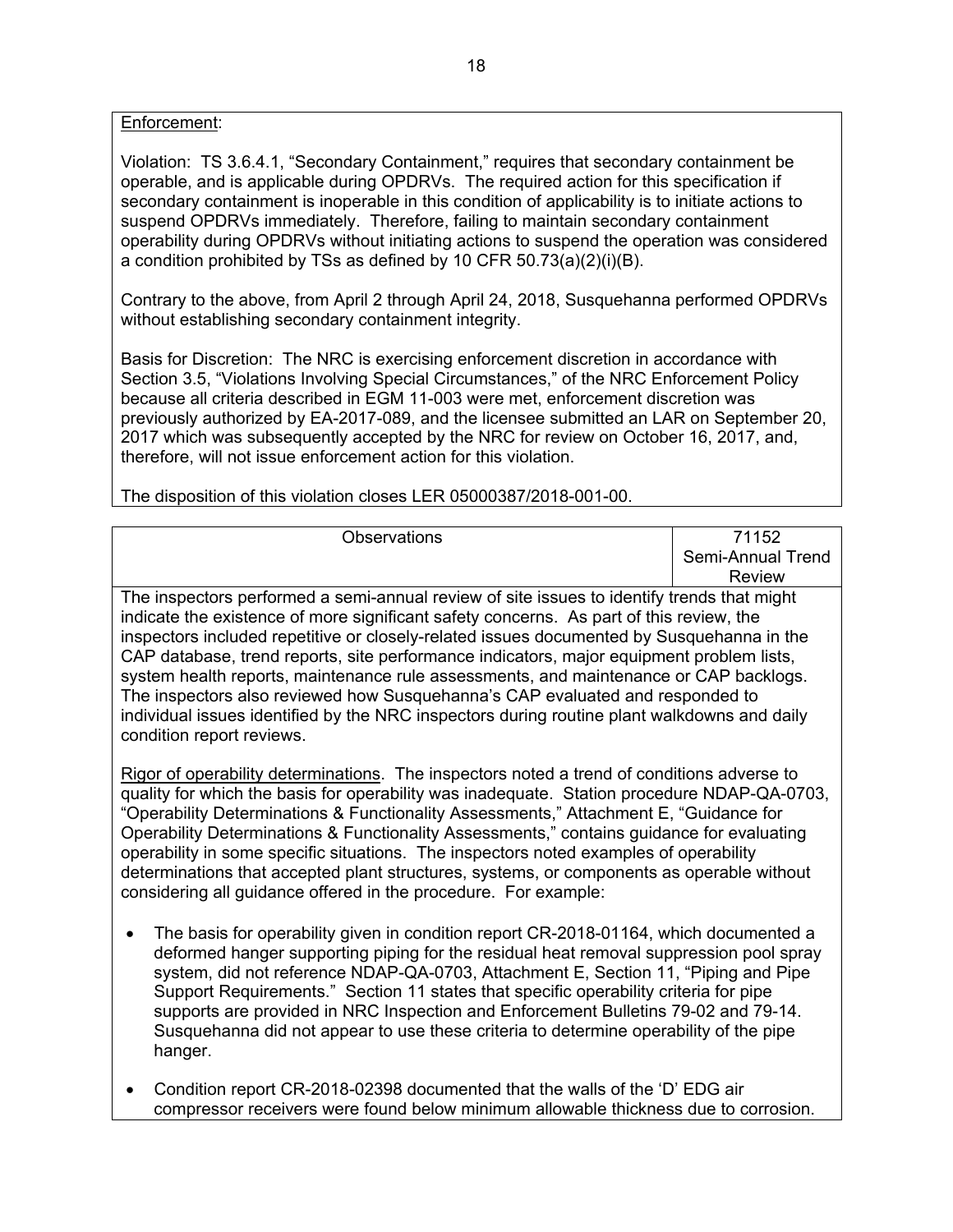The licensee did not use NDAP-QA-0703, Attachment E, Section 8, "Flaw Evaluation," to evaluate for operability. The licensee ultimately found an alternative method of evaluation, however the inspectors noted this as another example of a failure to use procedural guidance.

The inspectors also noted examples of inadequate justifications for delays in performing corrective actions for conditions adverse to quality. These examples are documented in NCV 05000387/2018-002-03 of this report.

Housekeeping deficiencies in the plant affecting seismic qualification. The inspectors identified a trend of unrestrained items being left in locations where they could adversely impact installed plant equipment. The inspectors noted the following examples:

- On December 3, 2017, licensee staff identified that from December 1, 2017, to December 3, 2017, a 540 pound, ten foot long replacement pipe had been staged on 34 inch high stands within 34 inches of the safety-related Unit 1 'B' core spray room cooler. Based upon engineering review, the room cooler was determined to be inoperable during this timeframe since during a seismic event, the pipe could have reasonably contacted and damaged the flexible conduit for the power cable to the room cooler. The inspectors documented this as a licensee-identified NCV in Inspection Report 05000387;388/2018001, Section 71111.15.
- During a plant walkdown on March 27, 2018, the inspectors identified several items improperly staged in the Unit 1 reactor building in preparation for the refueling outage. Specifically, lead shielding blankets were stacked near sensitive monitoring equipment for the post-accident sampling system, and tool boxes were blocking access to the control rod drive skid. The licensee documented this issue in CR-2018-04587 and moved the blankets and tool boxes to an appropriate storage location.
- On April 4, 2018, licensee staff identified that two unrestrained hand trucks carrying a replacement motor generator set had been left within two inches of the Unit 1 division 1 swing bus switchgear when pre-staged in preparation for the refueling outage. The licensee documented this issue in CR-2018-04998 and moved the hand trucks and their contents to an appropriate storage location. The licensee conducted a past operability review of the condition, and the engineering evaluation determined that the unrestrained equipment was not susceptible to tipping, but was susceptible to sliding. Engineering calculations determined the equipment would have slid less than an inch in a seismic event, and therefore there was no effect on past operability of the swing bus switchgear.
- On May 7, 2018 and May 9, 2018, licensee staff identified that overhead cranes had been parked and left unattended over the Unit 1 RHR hatches, which is clearly marked as a "red zone" area with restrictions on storing transient combustibles. NDAP-QA-0440 states that overhead cranes contain combustible materials and therefore may not be parked and unattended without an approved permit. The licensee documented these occurrences in CR-2018-07606 and CR-2018-07499 and established an hourly fire watch until the cranes could be moved to the proper storage area.
- During a plant walkdown on June 18, 2018, the inspectors identified a ladder upright and leaning against the wall adjacent to the instrument rack that houses the Unit 1 division 2 RCIC turbine rupture disc high pressure switches. The licensee documented this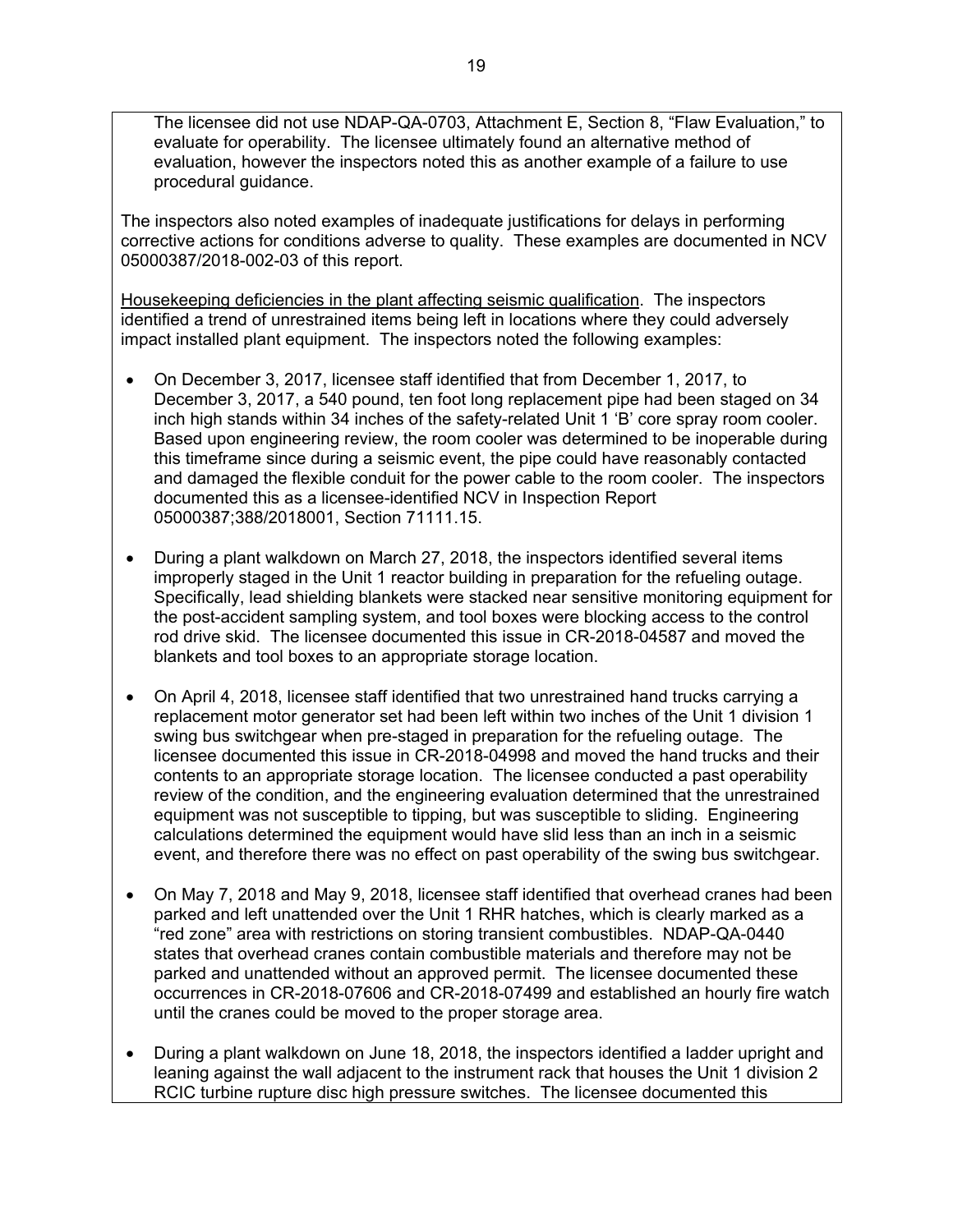observation in CR-2018-09496 and moved the ladder to an approved storage rack. A past operability review is in progress.

 During a plant walkdown on June 27, 2018, the inspectors identified a large unrestrained breaker improperly staged in the Unit 1 reactor building near the alternate rod insertion division 2 panel. The licensee documented this observation in CR-2018-09955 and moved the breaker to an appropriate storage location. A past operability review is in progress.

| <b>Observations</b>                                                                       | 71152           |
|-------------------------------------------------------------------------------------------|-----------------|
|                                                                                           | Follow-up of    |
|                                                                                           | selected issues |
| During 2015 and 2016, three Green NCVs were identified involving inadequate controls over |                 |
| high and locked high radiation areas (05000387&388/2015002-02; 05000387&388/2016002-      |                 |
| 05; 05000387&388/2016002-06).                                                             |                 |
|                                                                                           |                 |
| Susquehanna performed apparent cause analyses on the three events under CR-2014-          |                 |

on the three events under CR-2014-31911, CR-2015-33947, and CR-2016-11944. In all three cases the apparent cause was related back to issues with human performance and individual contributor knowledge. Corrective actions were appropriately taken by Susquehanna to address each of the specific instances that occurred through focused training or standards reinforcement to the involved individuals or groups of individuals.

The inspectors reviewed the technical adequacy and depth of evaluations performed by the licensee for these issues. The inspectors also evaluated the licensee's development and implementation of corrective actions in this area.

# **EXIT MEETINGS AND DEBRIEFS**

Inspectors verified no proprietary information was retained or documented in this report.

 On July 26, 2018, the inspectors presented the quarterly resident inspector inspection results to Mr. Timothy Rausch, President and Chief Nuclear Officer, and other members of the Susquehanna staff.

# **THIRD PARTY REVIEWS**

Inspectors reviewed Institute of Nuclear Power Operations reports that were issued during the inspection period.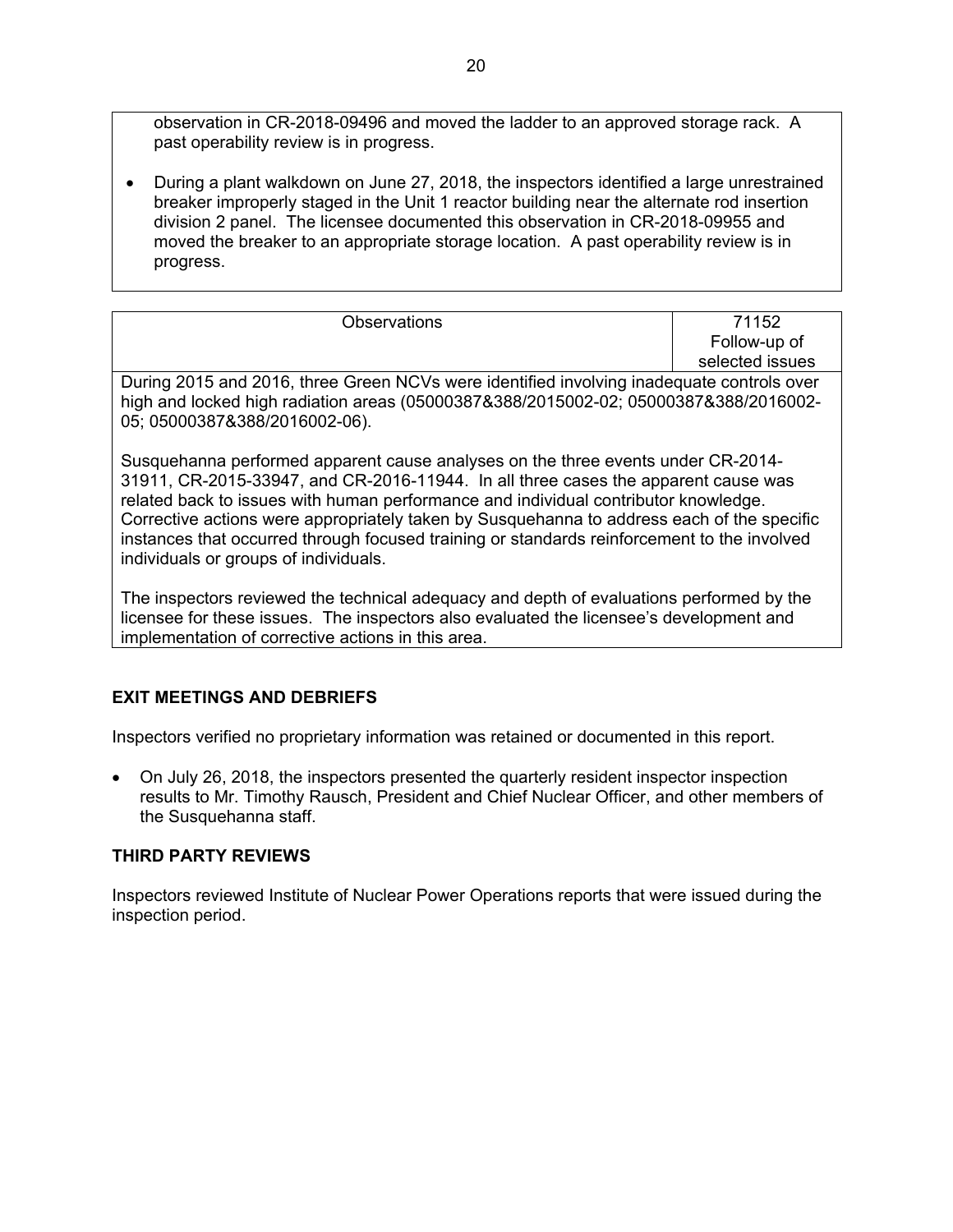## **DOCUMENTS REVIEWED**

## **71111.01**

Condition Reports (\*initiated in response to inspection) CR-2018-08720

Drawings E-1, Unit 1 & 2 Single Line Diagram Station, Sheet 1, Revision 38

Miscellaneous Certification Letter Template for Summer Readiness, May 18, 2018

## **71111.04**

Procedures SE-153-400, SBLC System Discharge Line Leakage Quantification Test, Revision 10 SO-153-004, Quarterly SBLC Flow Verification, Revision 45

Condition Reports (\*initiated in response to inspection) CR-2018-04334 CR-2018-06850

Work Orders 2029106

Drawings M-148, Unit 1 P&ID Standby Liquid Control, Sheet 1, Revision 40

## **71111.05**

Condition Reports (\*initiated in response to inspection)<br>CR-2018-04890 CR-2018-05505 CR-2018-0 CR-2018-04890 CR-2018-05505 CR-2018-05780 CR-2018-07108

# Work Orders

2165948

**Miscellaneous** 

FP-113-119, Circulation Space (I-500) and adjacent rooms (I-511, 517, 514, 508, 513) Fire Zones 1-5A-N,S,W; 1-5H Elevation 749'-1", Revision 6

- FP-213-254, Circulation Space (II-500) Fuel Pool Heat Exchanger Room (II-514) Chiller Room (II-512), SBLC System Area (II-513), RPS MG Set Room (II-511), Sample Station (II-508) Fire Zones 2-5A-N, 2-5 A-S, 2-5A-W, 2-5H Elevation 749'1" and 762'-10, Revision 8
- FP-113-118, Main Steam Pipeway (I-411) Exhaust Fan Room (I-709), Fire Zone 1-4G, Elevation 719'0" through 816'-1", Revision 7
- FP-113-100, Drywell (I-400, I-516, I-607), Fire Zone 1-4F, Elevation 704' through 807', Revision 3
- FP-013-155, Control Room (C-409) & Soffits Fire Zones 0-26H, 0-26N, & 0-26P Elevation 729'-1", Revision 7
- FP-013-156, TSC and Soffits (C-410, 411, 412, 413, 414, 416) Fire Zones 0-26K, 0-26L, 0-26M, 0-26R, Revision 5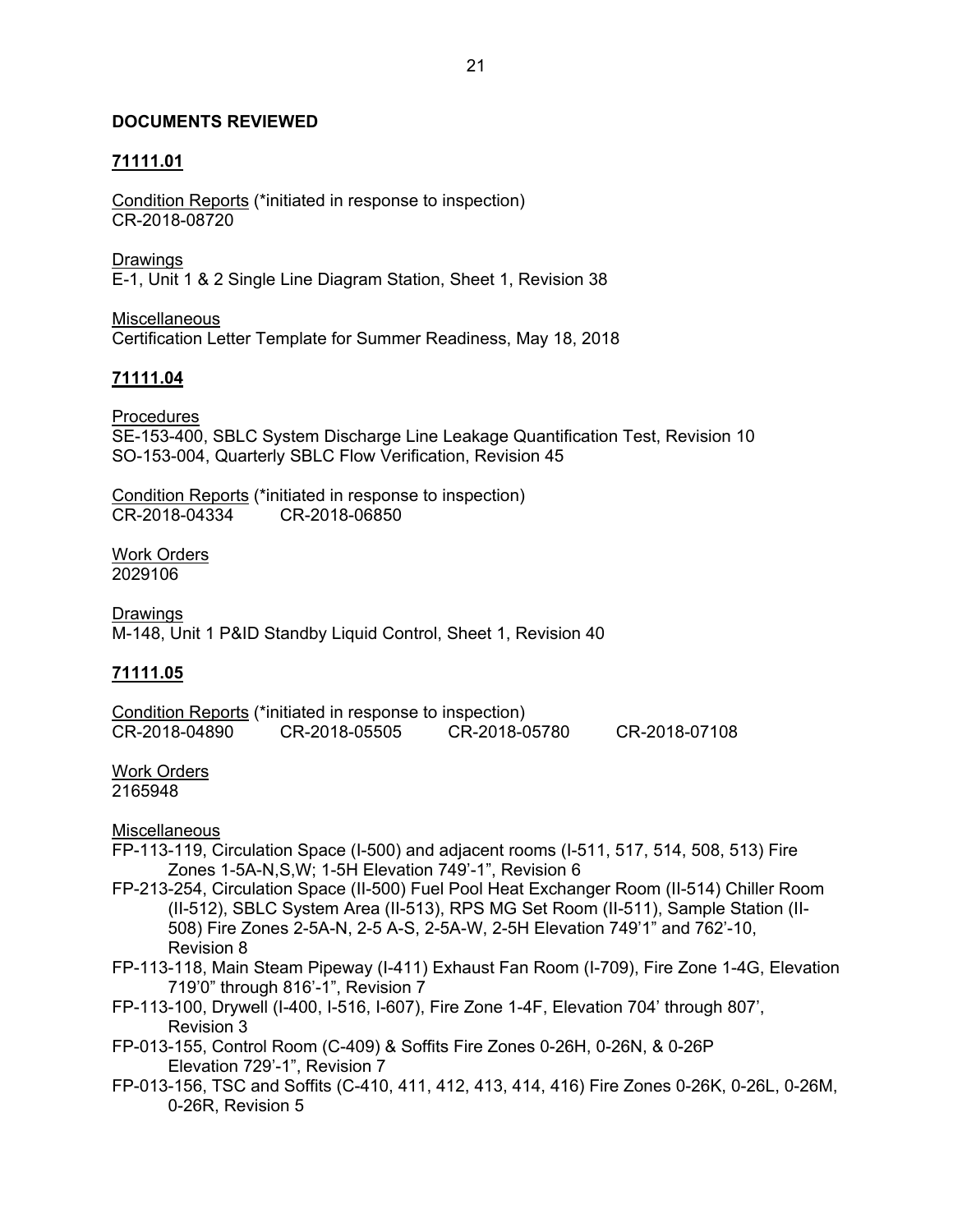FP-113-112, Equipment Area (I-202, I-204, I-205) Fire zones 1-3C-N,S,W, Elevation 683'-0", Revision 5

## **71111.07**

**Procedures** 

MT-116-002, RHR Heat Exchanger Cleaning, Inspection and Repair, Revision 15 MT-GM-025, Heat Exchanger-Cleaning and Inspection, Revision 22 MT-GM-031, Immersed Component/Heat Exchanger Internals Epoxy Lining/Cladding MT-GM-078, SSES Heat Exchanger Tube Plugging, Revision 8

Condition Reports (\*initiated in response to inspection) CR-2018-05387 CR-2018-06358

Work Orders 1776759

## **71111.08**

Procedures

- NDE-VT-005, Underwater Visual Examination of RPV Internals, Revision 11
- NDE-VT-003, Visual Examination VT-3, Revision 12
- NDE-VT-001, Visual Examination VT-1, Revision 6
- NDE-PT-001, Color Contrast Liquid Penetration Examination, Revision 6
- NDE-UT-077, Vendor Originated Procedure GE: Procedure for Encoded Phased Array Ultrasonic Inspection of Small Bore Socket Welds, Revision 1
- NDE-UT-027, Vendor Originated Procedure for Manual Ultrasonic Examination of Nozzle Inner Radius Bore and Selected Nozzle Vessel Regions, Revision 8

Condition Reports (\*initiated in response to inspection)

| CR-2016-28137 | CR-2016-28141  | CR-2017-01489  | CR-2018-05329  |
|---------------|----------------|----------------|----------------|
| CR-2018-05332 | CR-2018-05422  | CR-2018-05447  | CR-2018-05648  |
| CR-2018-05666 | CR-2018-05746* | CR-2018-05754* | CR-2018-05758* |

NDE Reports

- Summary No. 1-B10.30.0001, Penetrant Test of 'A' Recirc Pump Integral Attachment, 1P401A-HW-1, dated April 21, 2018
- Summary No. 1-B10.30.0002, Penetrant Test of 'A' Recirc Pump Integral Attachment, 1P401A-HW-2, dated April 21, 2018
- Summary No. 1-B10.30.0003, Penetrant Test of 'A' Recirc Pump Integral Attachment, 1P401A-HW-3, dated April 21, 2018
- Summary No. 1-B10.30.0004, Penetrant Test of 'A' Recirc Pump Integral Attachment, 1P401A-HW-4, dated April 21, 2018
- Summary No. 1-B3.100.0047, Ultrasonic Testing of Nozzle N7 Inner Radius, dated April 20, 2018
- Summary No. 1-B3.90.0025, Ultrasonic Examination of N6A, Top Head Nozzle, dated April 20, 2018
- Summary No. 1-B3.90.0026, Ultrasonic Examination of N6B, Top Head Nozzle, dated April 20, 2018
- Summary No. 1-B3.90.0027, Ultrasonic Examination of N7, Top Head Nozzle, dated April 21, 2018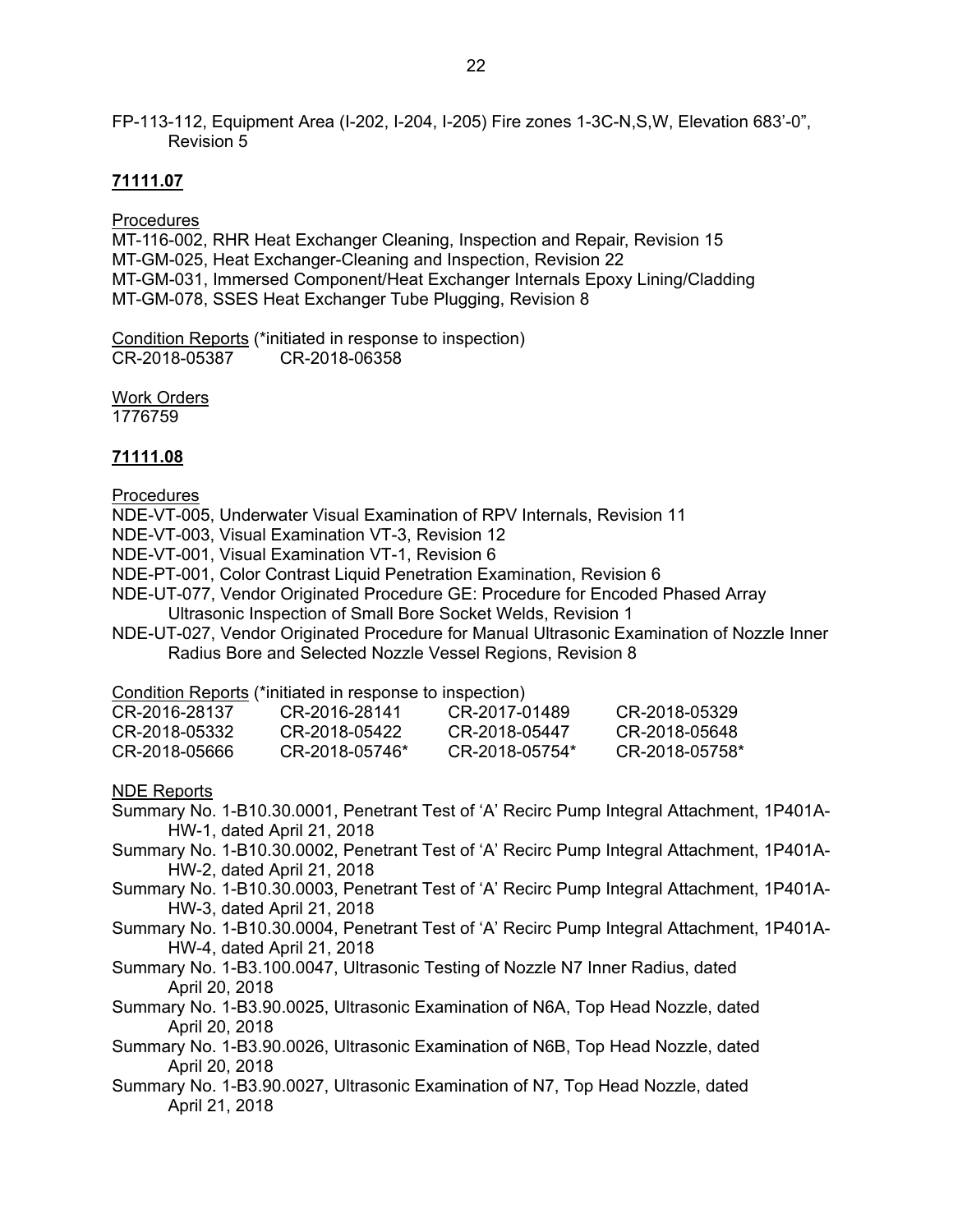Work Orders 2000208

**Miscellaneous** 

SSES Fourth Ten-Year Interval Inservice Inspection and Third Ten-Year Interval Containment Inspection (IWE/IWL) Program Plan, dated June 1, 2014

## **71111.11**

**Procedures** GO-100-002, Plant Startup, Heatup and Power Operation, Revision 110

Miscellaneous

LOR Training Scenario 402, dated May 1, 2018, Revision 0

## **71111.12**

**Procedures** 

SUS-ISTPLN-100.0, Susquehanna Steam Electric Station Unit 1 Inservice Testing Program, Revision 8

NDAP-QA-0423, Station Pump and Valve Testing Program, Revision 35

NDAP-QA-0017, Motor Operated Valve Program, Revision 17

Condition Reports (\*initiated in response to inspection)

| CR-2013-03361 | CR-2016-05589 | CR-2018-04905 | CR-2018-05065 |
|---------------|---------------|---------------|---------------|
| CR-2018-05081 | CR-2018-05302 | CR-2018-05390 | CR-2018-05552 |
| CR-2018-05713 | CR-2018-05763 | CR-2018-05868 | CR-2018-06043 |
| CR-2018-06050 | CR-2018-06165 | CR-2018-06218 | CR-2018-06320 |
| CR-2018-06403 | CR-2018-06444 | CR-2018-06477 | CR-2018-06699 |
| CR-2018-07033 | CR-2018-08065 |               |               |
|               |               |               |               |

Action Requests

| AR-2016-25631 | AR-2018-05973 |
|---------------|---------------|
|               |               |

Work Orders

|  | 1121863 | 1121864 | 1121866 | 1121868 | 2168583 | 2168763 |
|--|---------|---------|---------|---------|---------|---------|
|--|---------|---------|---------|---------|---------|---------|

**Miscellaneous** 

ASME OM CODE-2004, IST of Pressure Relief Devices in Light-Water Reactor Nuclear Power **Plants** 

MI1498, Nuclear Engineering Specification for Field Implementation of the Motor Operated Valve Program, Revision 21

PMCR #: ACT-02-CR-2016-05589, July 5, 2016

#### **71111.13**

#### **Procedures**

SI-283-208, Quarterly Functional Test of Reactor Vessel Water Level (low low) Level 3 CADS Permissive Channels LIS-B21-2N042A&B, Revision 18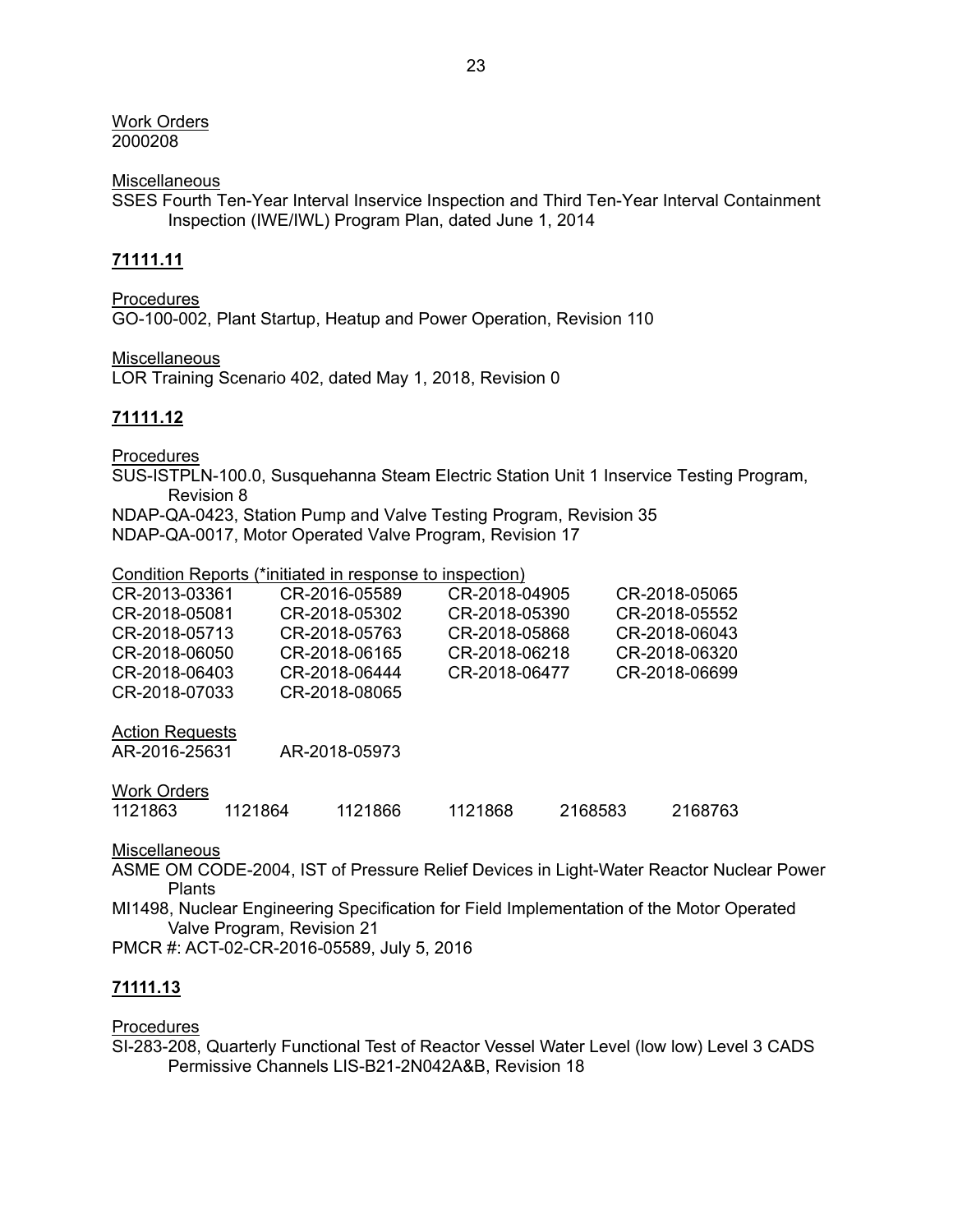Condition Reports (\*initiated in response to inspection) CR-2018-04778 CR-2018-04780 CR-2018-05066 CR-2018-06156 CR-2018-05292 CR-2018-05868

#### Action Requests AR-2018-05973

# Work Orders

2163548 2168763

Miscellaneous

Work Order 2168583 Risk Management Summary

## **71111.15**

Procedures

OP-024-001, Diesel Generators, Revision 85 OI-AD-096, Operator Challenges, Revision 22

Condition Reports (\*initiated in response to inspection)

| CR-105442     | CR-2015-5717  | CR-2016-05815 | CR-2016-19218 |
|---------------|---------------|---------------|---------------|
| CR-2016-24575 | CR-2017-07447 | CR-2017-12392 | CR-2018-05016 |
| CR-2018-05832 | CR-2018-06279 | CR-2018-06287 | CR-2018-06677 |
| CR-2018-06732 | CR-2018-06738 | CR-2018-07932 | CR-2018-08440 |
| CR-2018-08135 | CR-2018-08396 |               |               |

Action Requests

AR-2018-06754

Work Orders

| 1088935 | 1598423 | 1947979 | 2001011 | 2024182 | 2034684 |
|---------|---------|---------|---------|---------|---------|
| 2044353 | 2062168 | 2165888 | 2172234 | 2172236 |         |

## Drawings

- M30-204, Common Control Schematics Generator Alarms and Shutdowns Customer Control Contacts for Diesel Generator OC519A, Sheet 3, Revision 13
- M30-204, Common Control Schematic Static Excitation Voltage Regulator & Voltage Controls for Diesel Generator OC519A, Sheet 10, Revision 11
- M30-204, Common Control Schematic Static Excitation Voltage Regulator & Voltage Controls for Diesel Generator OC519A, Sheet 2, Revision 18
- E-103, Unit 1 Schematic Diagram 4.16KV Bus 1A Incoming Feeder Breaker from ESS Trans 201, Sheet 3, Revision 25
- E-103, Unit 1 Schematic Diagram 4.16KV Bus 1A Incoming Feeder Breaker from ESS Trans 101, Sheet 1, Revision 31
- E-23, Unit 1 Schematic Meter and Relay Diagram 4.16KV System Engineered Safeguard, Sheet 1, Revision 28
- E-23, Unit 1&2 Schematic Meter and Relay Diagram 4.16KV Diesel Generator A, Sheet 6, Revision 30

**Miscellaneous** 

EC-059-1012, Evaluation of LOCA Generated Debris Effects on ECCS, Revision 13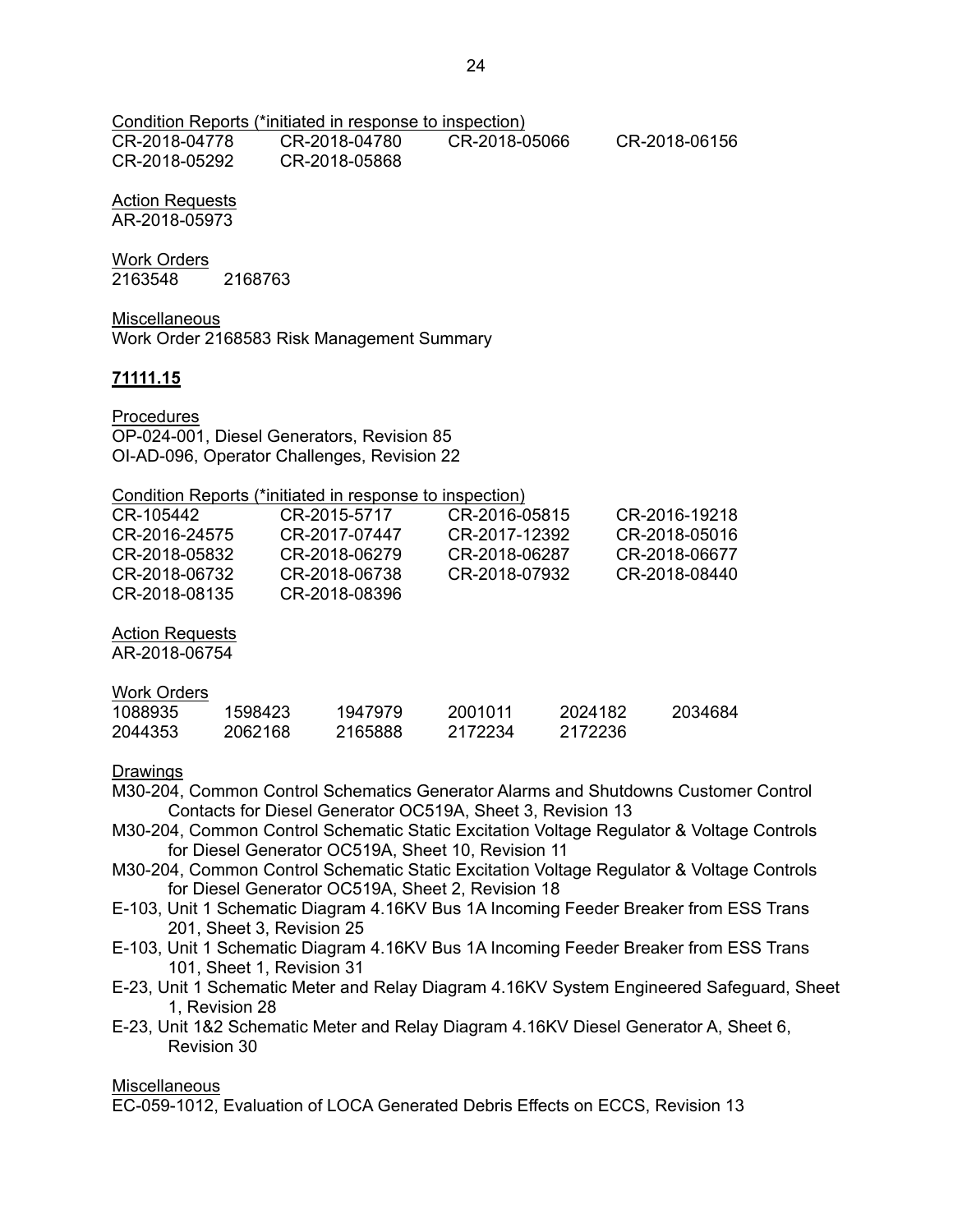EC-PIPE-0740, Determination of Nukon and RBCW Fibrous Insulation Target Locations Relative to Postulated High Energy Line Breaks, Revision 1

EC-059-0515, Effect of Fibrous Insulation LOCA Debris on ECCS Pump, Revision 1 Prompt Investigation Form, CR-2018-09219 "D" Diesel day Tank found below Tech Spec minimum, June 11, 2018

EC-1880508, Replace CVE Synchronous Verifier Relay in 1A201201 Switchgear

## **71111.18**

Condition Reports (\*initiated in response to inspection)<br>CR-2018-06279 CR-2018-06637 CR-2018-06279

Miscellaneous

EC 2169911, Radiation Shielding in Primary Containment Penetrations, Revision 0, April 25, 2018

## **71111.19**

**Procedures** 

MT-GM-050B, Limitorque Type SMB-0 through SMB-4 and SB-3 Operator Maintenance, Revision 7

SO-149-017, RHR Division I Two Year RPI Checks, Revision 0

PSP-29, Post Maintenance Testing Matrix, Revision 24

SO-153-003B, 24 Monthly SBLC Operability (Loop B), Revision 5

SI-164-503, 24 Month Logic System Functional Test of Anticipated Transient without SCRAM-Recirculation Pump Trip System and Alternate Rod Insertion Trip System, Revision 14

SO-100-023, ASME CLASS I Boundary System Leakage Test, Revision 4

SO-149-201, 1035 PSIG Leak Rate Testing of LPCI/LOOP 'A' Injection Pressure Isolation Valves, Revision 0

TP-149-080, Initial Start and Run-In of New or Repaired RHR Pump Motor- Unit 1, Revision 6 SO-149-B02, Quarterly RHR System Flow Verification Div II, Revision 30

MT-GM-003A, Swing Check Valve Disassembly, Inspection and Reassembly, Revision 2

SUS-ISTPLN-100.0, Susquehanna Steam Electric Station Unit 1 Inservice Testing Program, Revision 8

NDAP-QA-0425, Check Valve Condition Monitoring Program, Revision 2

TP-159-031, LLRT Troubleshooting of MSIV Penetrations X-7A, B, C and D Using MSL Plugs, Revision 5

SE-159-024, LLRT of MSIV Penetration Number X-7D, Revision 19

SO-054-A03, Quarterly ESW Flow Verification Loop 'A', Revision 18

Condition Reports (\*initiated in response to inspection)

| CR-2018-02232 | CR-2018-02233 | CR-2018-05082 | CR-2018-05211 |
|---------------|---------------|---------------|---------------|
| CR-2018-05541 | CR-2018-05607 | CR-2018-05684 | CR-2018-05690 |
| CR-2018-05700 | CR-2018-05744 | CR-2018-05858 | CR-2018-06015 |
| CR-2018-06101 | CR-2018-06371 | CR-2018-06451 | CR-2018-06759 |
| CR-2018-06935 | CR-2018-07189 | CR-2018-07237 | CR-2018-07248 |
| CR-2018-08232 |               |               |               |

Action Requests AR-2018-05710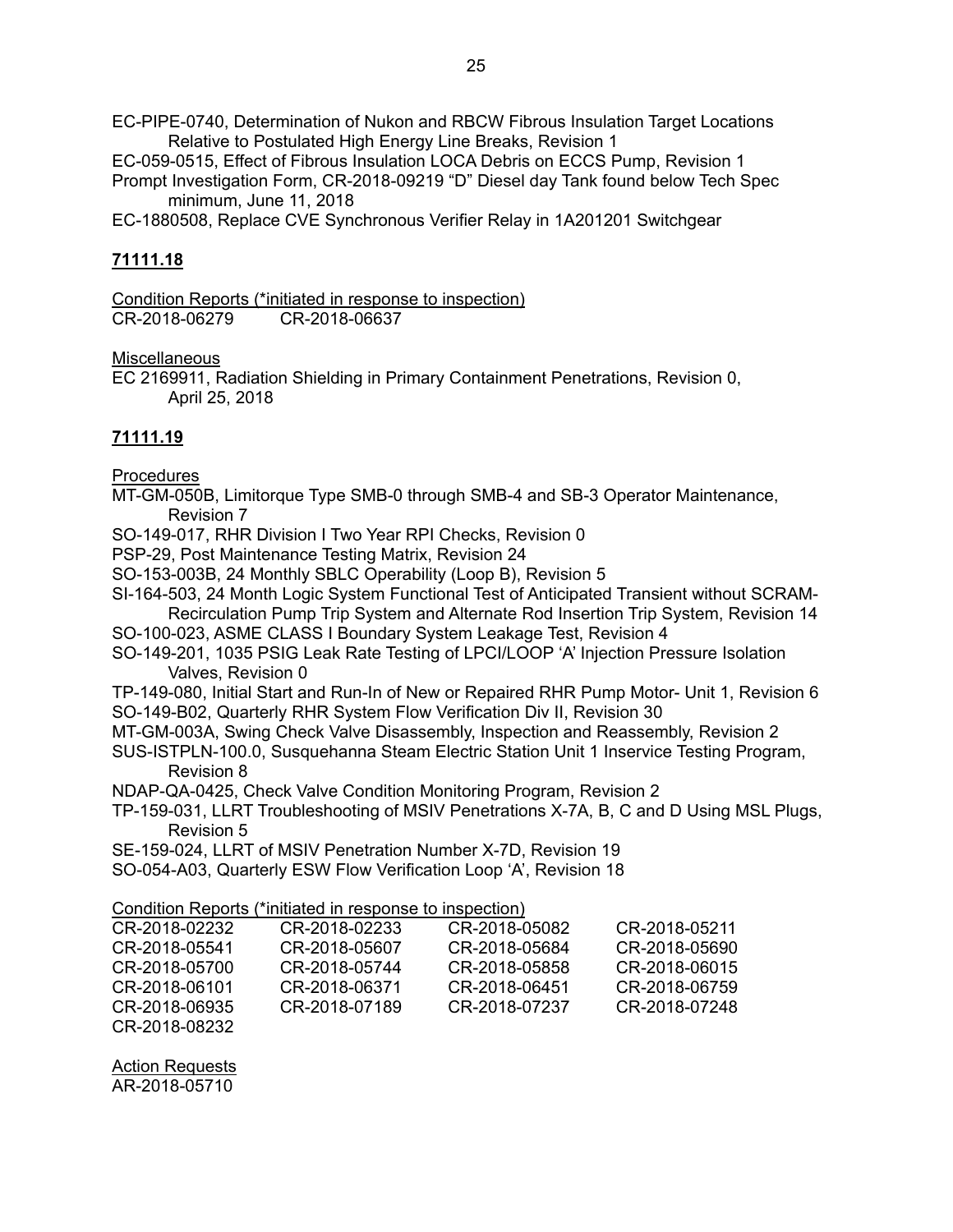Work Orders

| 1559128 | 1794152 | 1856008 | 1881863 | 1985808 | 1986399 |
|---------|---------|---------|---------|---------|---------|
| 1989283 | 2016059 | 2019242 | 2019245 | 2075139 | 2086143 |
| 2089151 | 2153426 | 2157955 | 2165488 | 2167547 | 2167750 |
| 2168133 | 2168387 | 2169000 |         |         |         |

Drawings

93-13815, 6"-300 Weld Ends Flex Wedge Carbon Steel Gate Valve with SMB-00-10 Limitorque Operator, Revision C

M-151, Unit 1 P&ID RHR, Sheet 1, Revision 72

M-1226, MOV Data Detail Drawing for HV151F007A, Sheet 1, Revision 9

Miscellaneous

HV151F015A RTPM 2167754 2018 As Left Round 2, April 27, 2018

HV151F015A, Over-Thrust and/or Over-Torque Evaluation

Calc M-VLV-224, MOV Data Detail, Limit Switch Settings and Torque Switch Setting for HV151F007A

Design Standard No. MDS-01, Sizing, Selection and Determination of Diagnostic Test Acceptance Criteria for Limitorque Actuator on Rising System Valves, Revision 14 ASME ON Code-2004, Subsection ISTC

Unit 1- 20RIO LLRT

## **71111.20**

Condition Reports (\*initiated in response to inspection)

| CR-2018-05458  | CR-2018-06860*   | CR-2018-06873  | CR-2018-07035 |
|----------------|------------------|----------------|---------------|
| CR-2018-07050* | $CR-2018-07051*$ | CR-2018-07281* | CR-2018-07297 |

**Miscellaneous** 

LDCN 5355, Unit 1 Cycle 21 COLR Revision 0- Initial Core Loading, Revision 0

## **71111.22**

**Procedures** 

SO-124-217, Unit 1 Division 2 EDG LOCA LOOP Test, Revision 2

SO-153-003B, 24 Monthly SBLC Operability (LOOP B), Revision 5

- SO-152-002, Quarterly HPCI Flow Verification, Revision 72
- SM-102-C04, 48 Month Channel C 1D630-125 VDC Battery Discharge Modified Performance Test and Battery Charger Capability Test, Revision 27
- SI-199-237, 24 Month Functional Test of Excess Flow Check Valve XV142F059G for Reactor Jet Pump Flows (Rack 1C009), Revision 8
- SO-100-023, ASME Class I Boundary System Leakage Test, Revision 4

SI-199-238, Functional Test of Excess Flow Check Valves XV143F009C&D and

XV143F010C&D for Reactor Recirculation LOOP Flows, Revision 4

- SI-199-248, Functional Test of Excess Flow Check Valve XV143F009A for Reactor Recirculation LOOP Flows, Revision 6
- SO-104-A02, 24 Month ESS Auxiliary Bus 1A (1A201) 93% Degraded Grid Voltage Timer Reselect Test, Revision 0

SE-159-044, LLRT of RHR Containment Spray Penetration Number X-39A (SCBL), Revision 17

SE-159-047, LLRT of SBLC Penetration Number X-42 and Check Valve Operability Tests, Revision 17